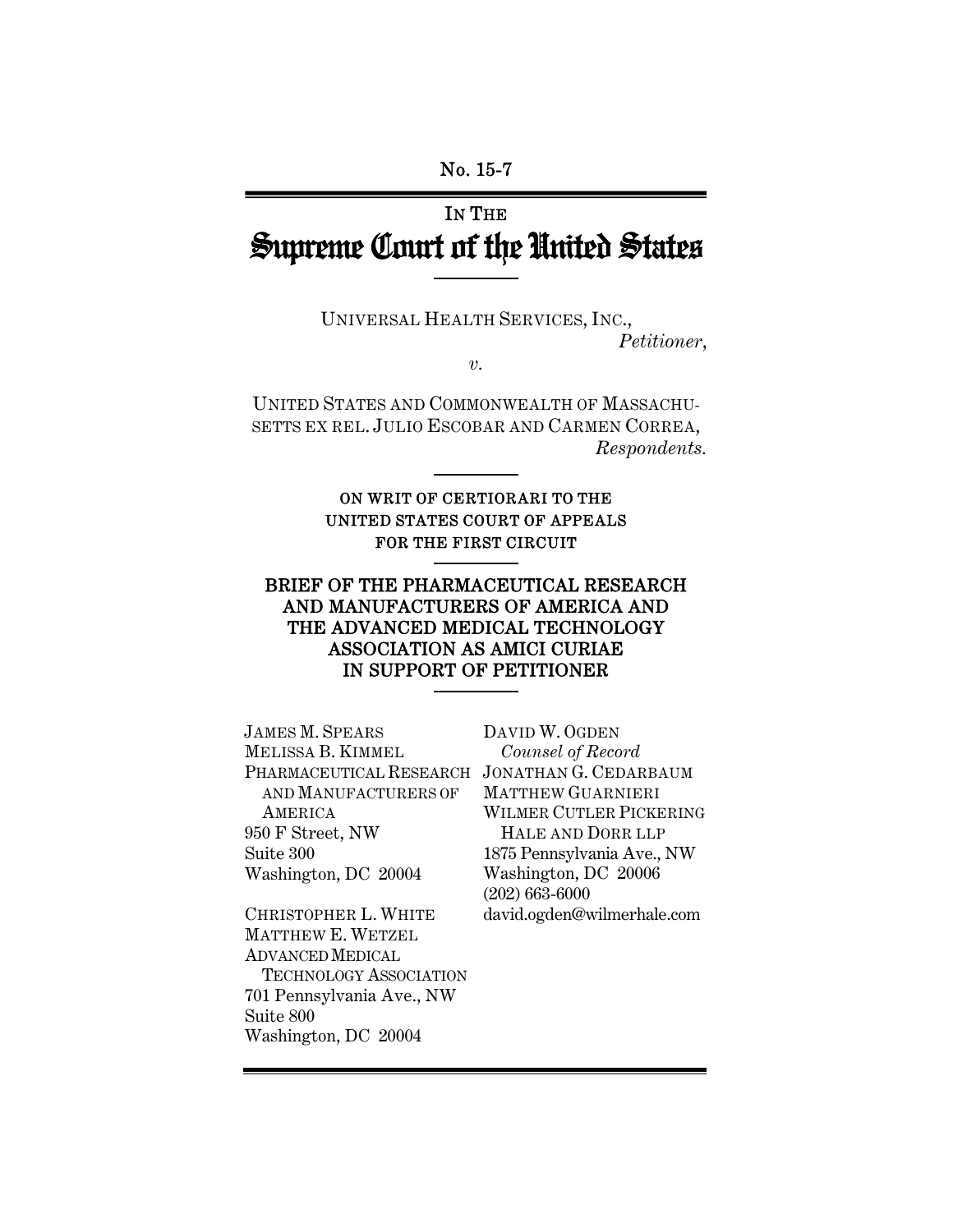## TABLE OF CONTENTS

|    |     |                                                                                                                                                  | Page |
|----|-----|--------------------------------------------------------------------------------------------------------------------------------------------------|------|
|    |     |                                                                                                                                                  |      |
|    |     |                                                                                                                                                  |      |
|    |     |                                                                                                                                                  |      |
|    |     |                                                                                                                                                  |      |
| I. | THE | IMPLIED-CERTIFICATION THEORY<br>FAILS TO PROVIDE FAIR NOTICE OF WHAT<br>CONSTITUTES A FALSE OR FRAUDULENT<br>CLAIM OR STATEMENT UNDER THE FCA  4 |      |
|    |     | A. Implied Certification Makes FCA Lia-<br>bility Unknowable And Unpredictable4                                                                  |      |
|    | B.  | Implied Certification Exposes Defend-<br>ants To Severe Penalties Without Fair                                                                   |      |
|    | C.  | Regulatory Noncompliance Is Not<br>Fraud And Should Not Be Treated As                                                                            |      |
|    |     | D. The Experiences Of Amici's Members<br>Confirm The Dangers Of Implied Cer-                                                                     |      |
|    | 1.  |                                                                                                                                                  |      |
|    | 2.  | Adverse-Event Reporting23                                                                                                                        |      |
|    | 3.  | Current Good Manufacturing Prac-                                                                                                                 |      |
|    |     | II. THE COURT SHOULD REJECT OR SHARPLY<br>LIMIT IMPLIED CERTIFICATION 26                                                                         |      |
|    |     |                                                                                                                                                  |      |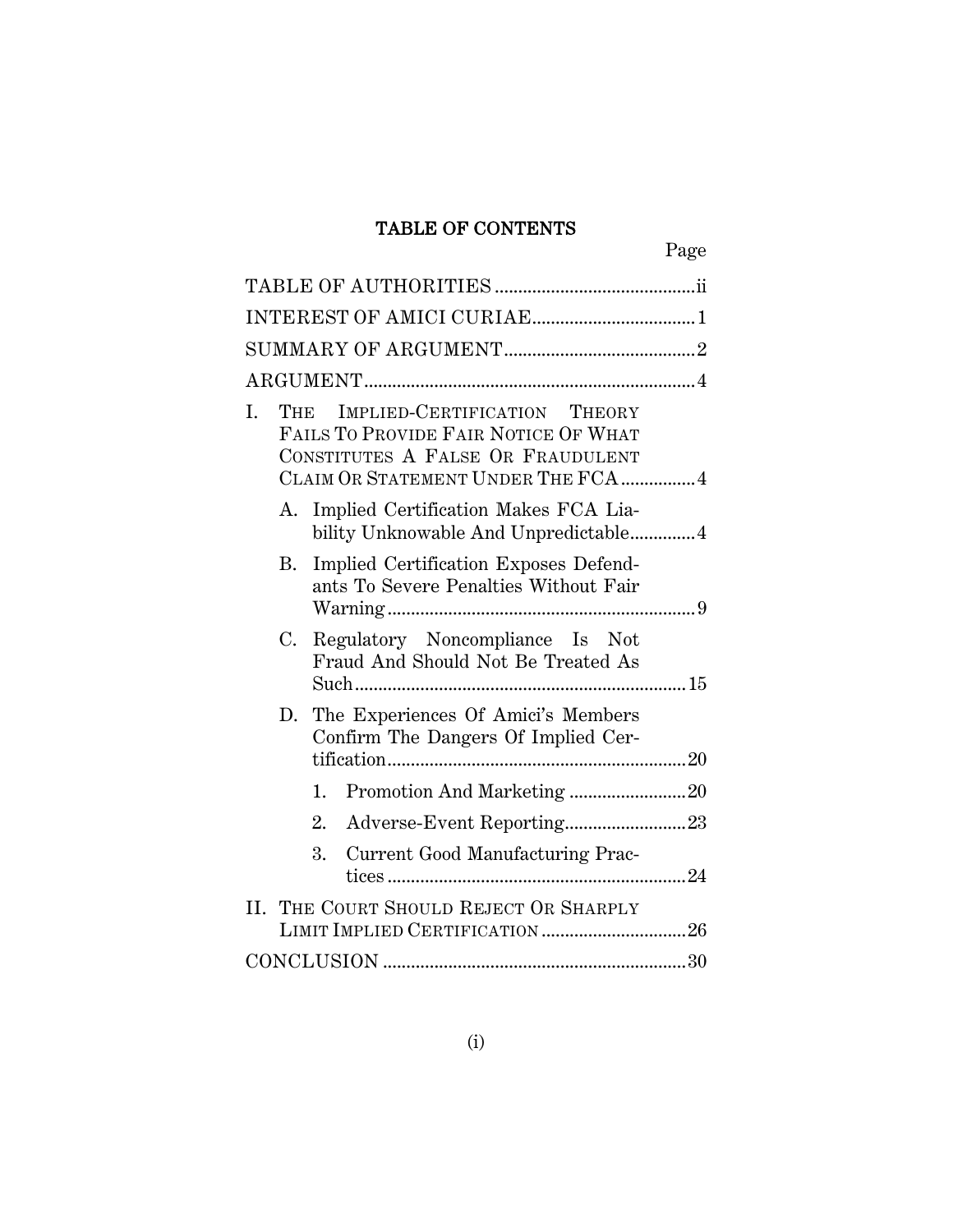## TABLE OF AUTHORITIES

## CASES

Page(s)

| Allison Engine Co. v. United States ex rel.<br>$Sanders, 553 \,\, \mathrm{U.S.} \,\, 662 \,\, (2008) \dots \dots \dots \dots \dots \dots \dots \dots \dots \dots \dots \dots \, 4, \, 13$ |  |
|-------------------------------------------------------------------------------------------------------------------------------------------------------------------------------------------|--|
| Basic Inc. v. Levinson, 485 U.S. 224 (1988) 15                                                                                                                                            |  |
| Buckman Co. v. Plaintiffs' Legal Committee,                                                                                                                                               |  |
| <i>Chesbrough v. VPA, P.C.</i> , $655$ F.3d $461$ (6th                                                                                                                                    |  |
| Connally v. General Construction Co., 269                                                                                                                                                 |  |
| FCC v. Fox Television Stations, Inc., 132 S. Ct.                                                                                                                                          |  |
| Friedman v. Berger, 547 F.2d 724 (2d Cir. 1976) 8                                                                                                                                         |  |
| Graham County Soil & Water Conservation<br>District v. United States ex rel. Wilson, 559                                                                                                  |  |
| Graham County Soil & Water Conservation<br>District v. United States ex rel. Wilson, 545                                                                                                  |  |
| Hudson v. United States, 522 U.S. 93 (1997) 11                                                                                                                                            |  |
| Hughes Aircraft Co. v. United States ex rel.                                                                                                                                              |  |
| In re Plavix Marketing, Sales Practices &<br>Products Liability Litigation (No. II), 2015                                                                                                 |  |
| Johnson v. United States, 135 S. Ct. 2551 (2015)5                                                                                                                                         |  |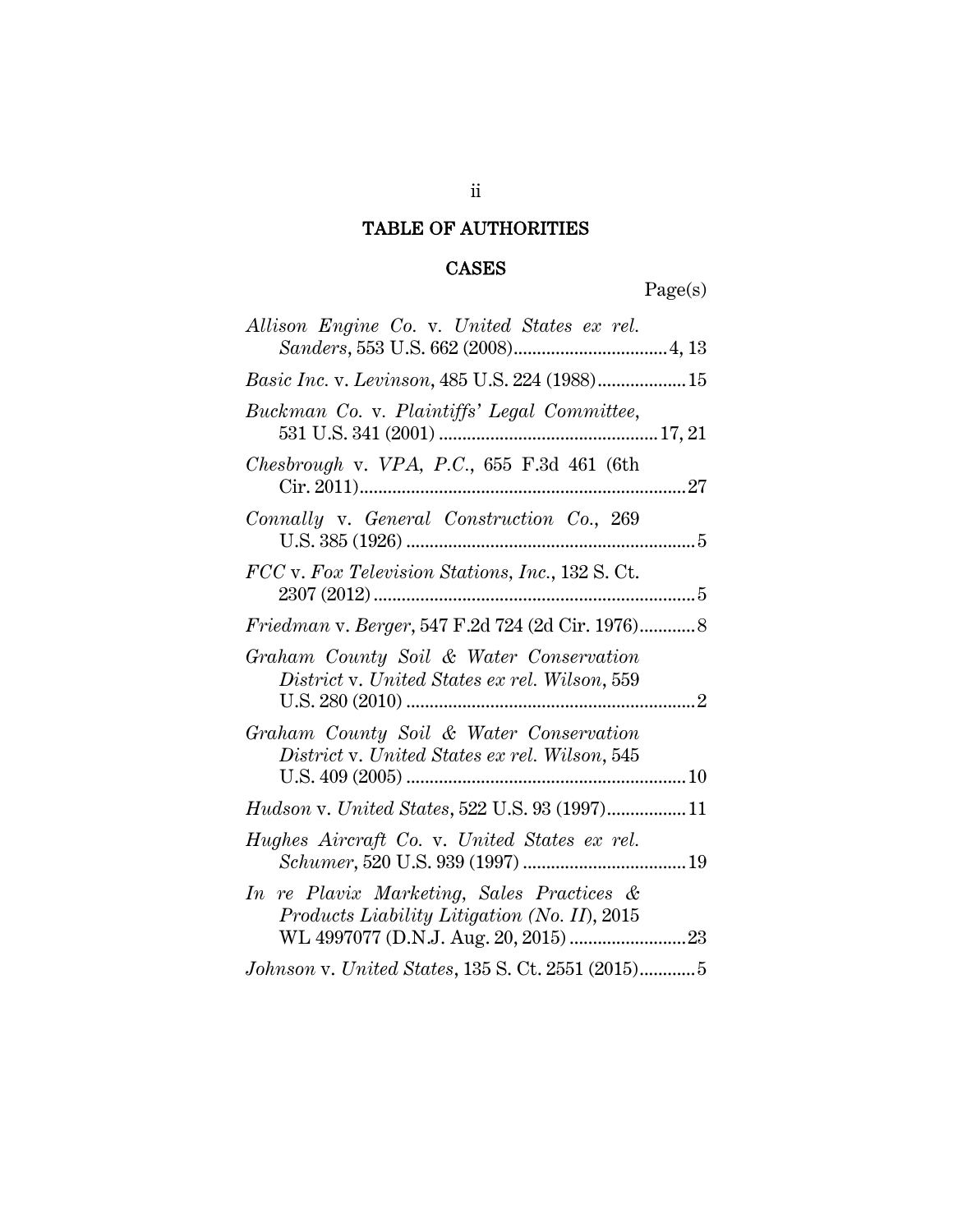| Kellogg Brown & Root Services, Inc. v. United<br>States ex rel. Carter, 135 S. Ct. 1970 (2015)2 |  |
|-------------------------------------------------------------------------------------------------|--|
| Mikes v. Straus, 274 F.3d 687 (2d Cir. 2001) 16, 28                                             |  |
| National Federation of Independent Business                                                     |  |
| Schindler Elevator Corp. v. United States ex                                                    |  |
|                                                                                                 |  |
| Shaw v. AAA Engineering & Drafting Co., 213                                                     |  |
| United States ex rel. A+ Homecare, Inc. v.<br>Medshares Management Group, Inc., 400             |  |
| United States ex rel. Augustine v. Century<br>Health Services, Inc., 289 F.3d 409 (6th Cir.     |  |
| United States ex rel. Bennett v. Medtronic,                                                     |  |
| United States ex rel. Bunk v. Gosselin World<br>Wide Moving, N.V., 741 F.3d 390 (4th Cir.       |  |
| United States ex rel. Campie v. Gilead Scienc-<br>es, Inc., 2015 WL 106255 (N.D. Cal. Jan. 7,   |  |
| United States ex rel. Conner v. Salina<br>Regional Health Center, Inc., 543 F.3d                |  |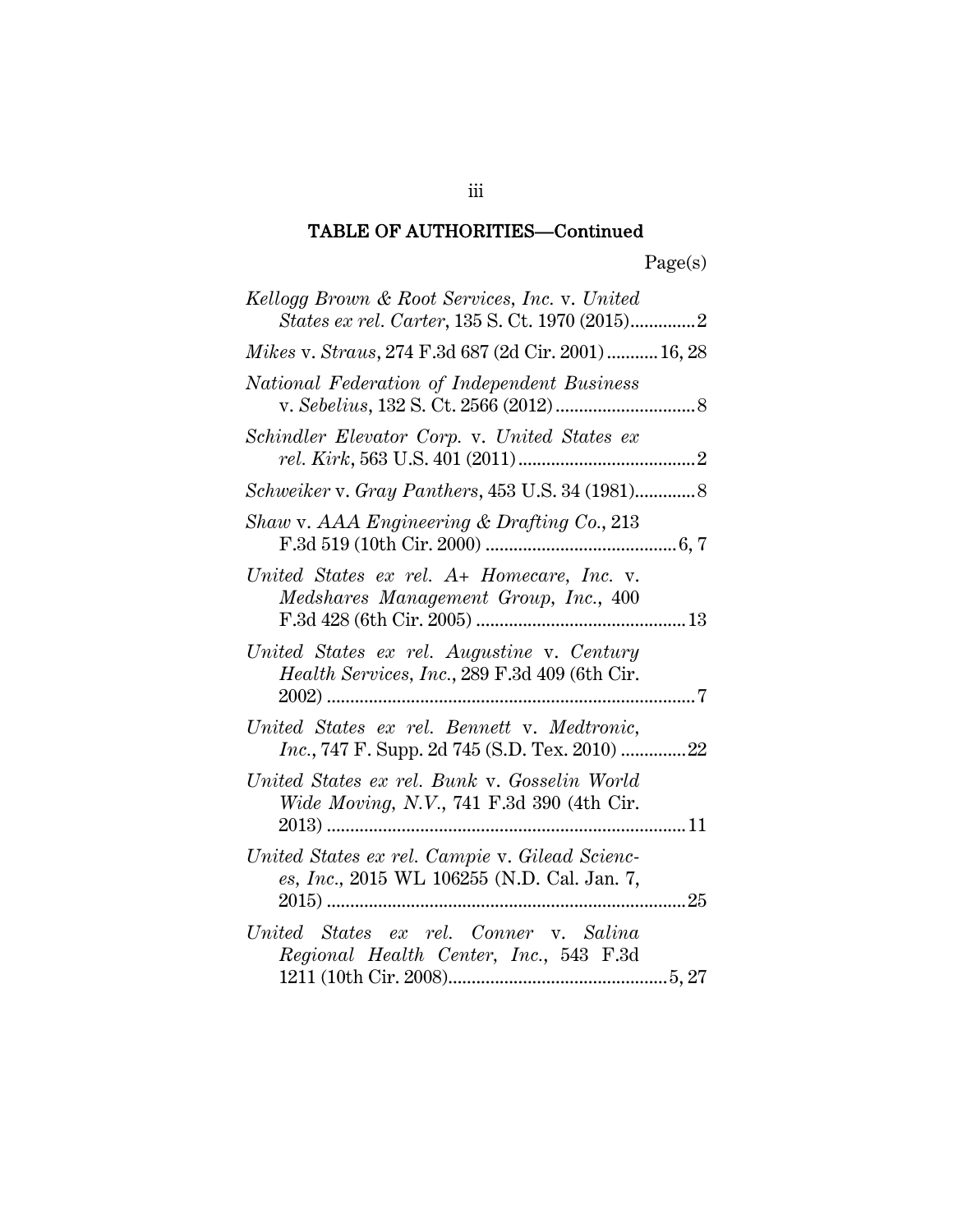| United States ex rel. Costner v. United States,                                                                                 |  |
|---------------------------------------------------------------------------------------------------------------------------------|--|
| United States ex rel. Franklin v. Parke-Davis,                                                                                  |  |
| United States ex rel. Galmines v. Novartis<br>Pharmaceuticals Corp., 2013 WL 2649704                                            |  |
| United States ex rel. Ge v. Takeda<br>Pharmaceutical Co., 2012 WL 5398564 (D.<br>Mass. Nov. 1, 2012), aff'd, 737 F.3d 116 (1st) |  |
| United States ex rel. Harrison v. Westinghouse<br>Savannah River Co., 352 F.3d 908 (4th Cir.                                    |  |
| United States ex rel. Hutcheson v. Blackstone<br><i>Medical, Inc., 647 F.3d 377 (1st Cir. 2011)  13</i>                         |  |
| United States ex rel. Johnson v. Shell Oil Co.,<br>34 F. Supp. 2d 429 (E.D. Tex. 1998) 19                                       |  |
| United States ex rel. Krahling v. Merck & Co.,                                                                                  |  |
| United States ex rel. Onnen v. Sioux Falls<br>Independent School District No. 49-5, 688                                         |  |
| United States ex rel. Quinn v. Omnicare Inc.,                                                                                   |  |
| United States ex rel. Roop v. Hypoguard USA,                                                                                    |  |

iv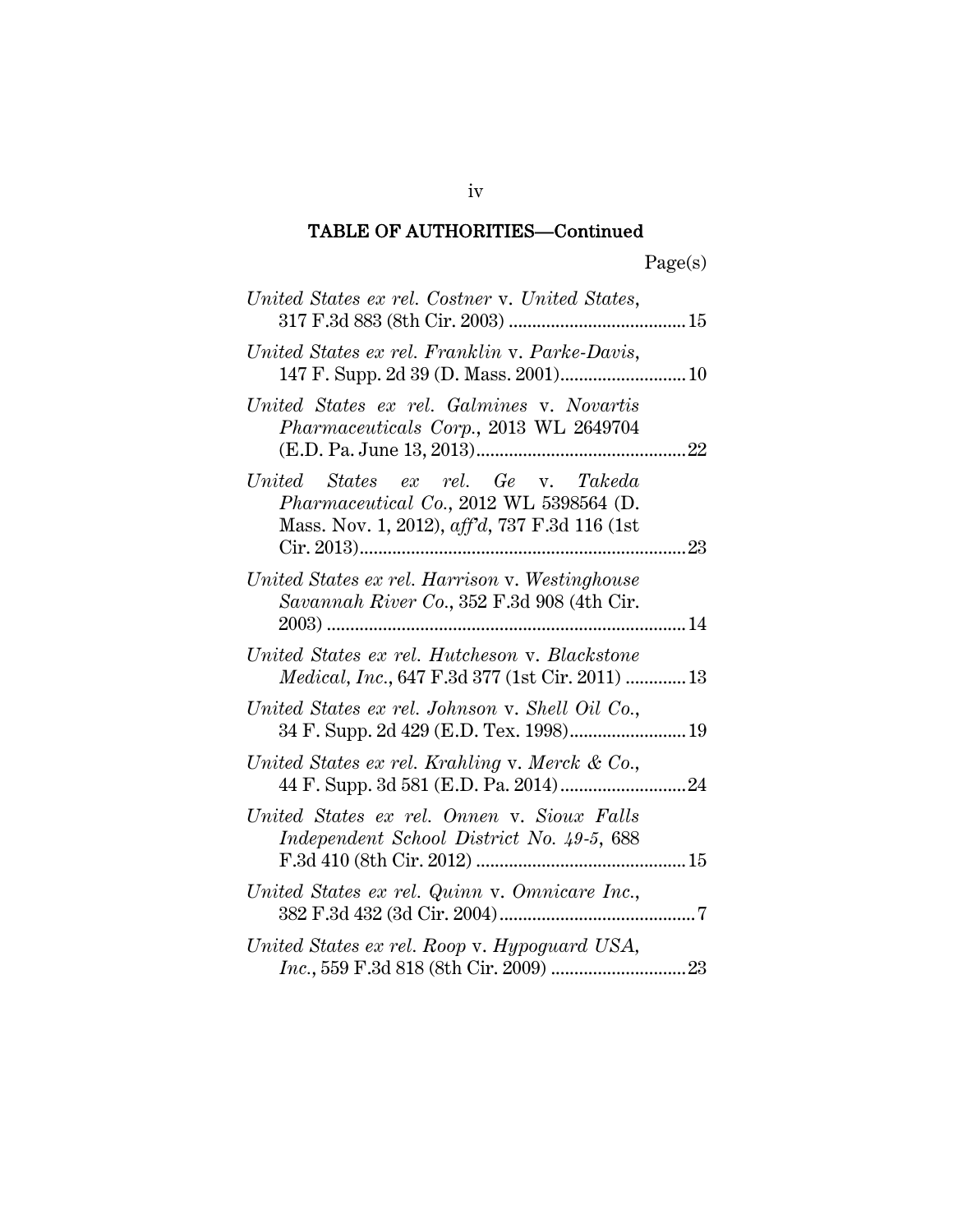| United States ex rel. Rostholder v. Omnicare,                                                  |  |
|------------------------------------------------------------------------------------------------|--|
| Inc., 745 F.3d 694 (4th Cir.), cert. denied,                                                   |  |
| United States ex rel. Simpson v. Bayer Corp.,                                                  |  |
| United States ex rel. Steury v. Cardinal<br>Health, Inc., 625 F.3d 262 (5th Cir. 2010)  16, 26 |  |
| United States ex rel. Thompson v.<br>Columbia/HCA Healthcare Corp., 20 F.                      |  |
| United States ex rel. Wilkins v. United Health                                                 |  |
| United States v. Aleff, 772 F.3d 508 (8th Cir.                                                 |  |
| United States v. Bajakajian, 524 U.S. 321                                                      |  |
| United States v. Bickel, 2006 WL 1120439 (C.D.                                                 |  |
| United States v. Caronia, 703 F.3d 149 (2d Cir.                                                |  |
| United States v. Dotterweich, 320 U.S. 277                                                     |  |
| United States v. Mackby, 261 F.3d 821 (9th Cir.                                                |  |
| United States v. Sanford-Brown, Ltd., 788 F.3d                                                 |  |

v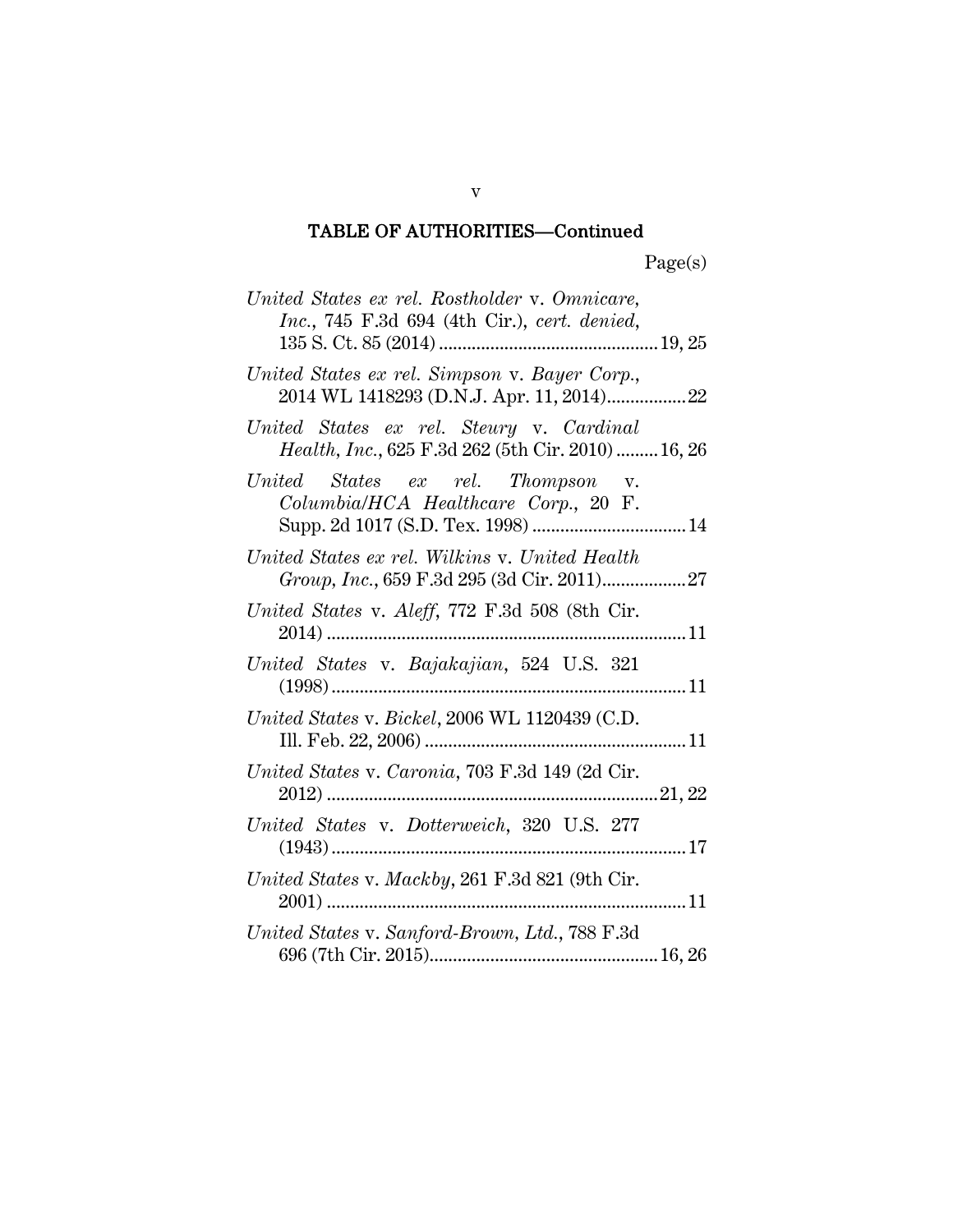| United States v. Science Applications                                                 |  |
|---------------------------------------------------------------------------------------|--|
| International Corp., 626 F.3d 1257 (D.C.                                              |  |
|                                                                                       |  |
| United States v. Triple Canopy, Inc., 775 F.3d                                        |  |
| Vermont Agency of Natural Resources v.<br>United States ex rel. Stevens, 529 U.S. 765 |  |
|                                                                                       |  |
|                                                                                       |  |

# STATUTES, REGULATIONS, AND<br>LEGISLATIVE MATERIALS

## 21 U.S.C.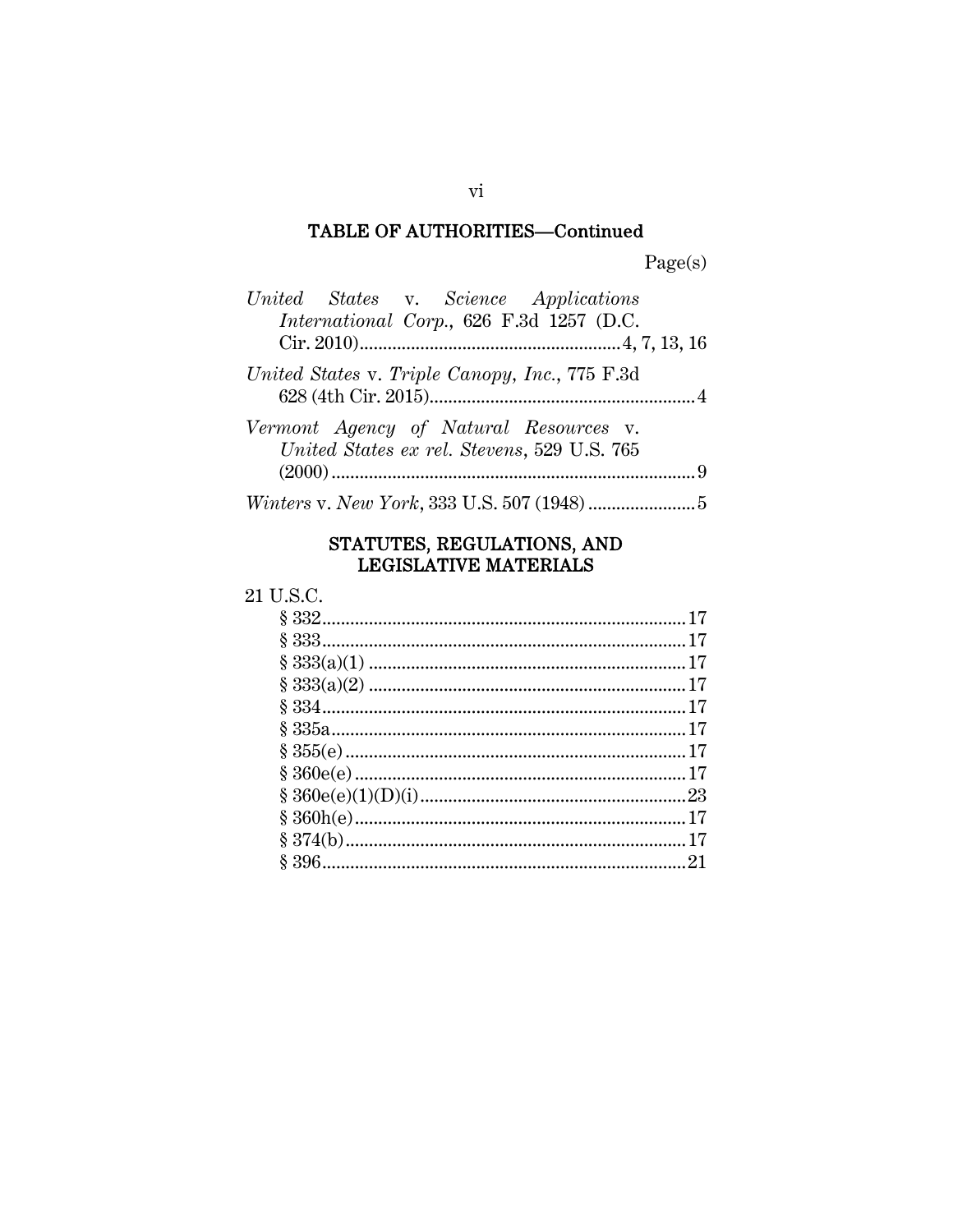Page(s)

| 31 U.S.C.                                    |  |
|----------------------------------------------|--|
|                                              |  |
|                                              |  |
|                                              |  |
|                                              |  |
|                                              |  |
|                                              |  |
| 42 U.S.C.                                    |  |
|                                              |  |
|                                              |  |
| Federal Civil Penalties Inflation Adjustment |  |
| Act of 1990, Pub. L. No. 101-410, 104 Stat.  |  |
|                                              |  |
| Federal Civil Penalties Inflation Adjustment |  |
| Act Improvements Act of 2015, Pub. L. No.    |  |
|                                              |  |
|                                              |  |
| Fraud Enforcement Recovery Act of 2009, Pub. |  |
|                                              |  |
| 21 C.F.R.                                    |  |
|                                              |  |
|                                              |  |
|                                              |  |
|                                              |  |
|                                              |  |
|                                              |  |
|                                              |  |
|                                              |  |
|                                              |  |
|                                              |  |

vii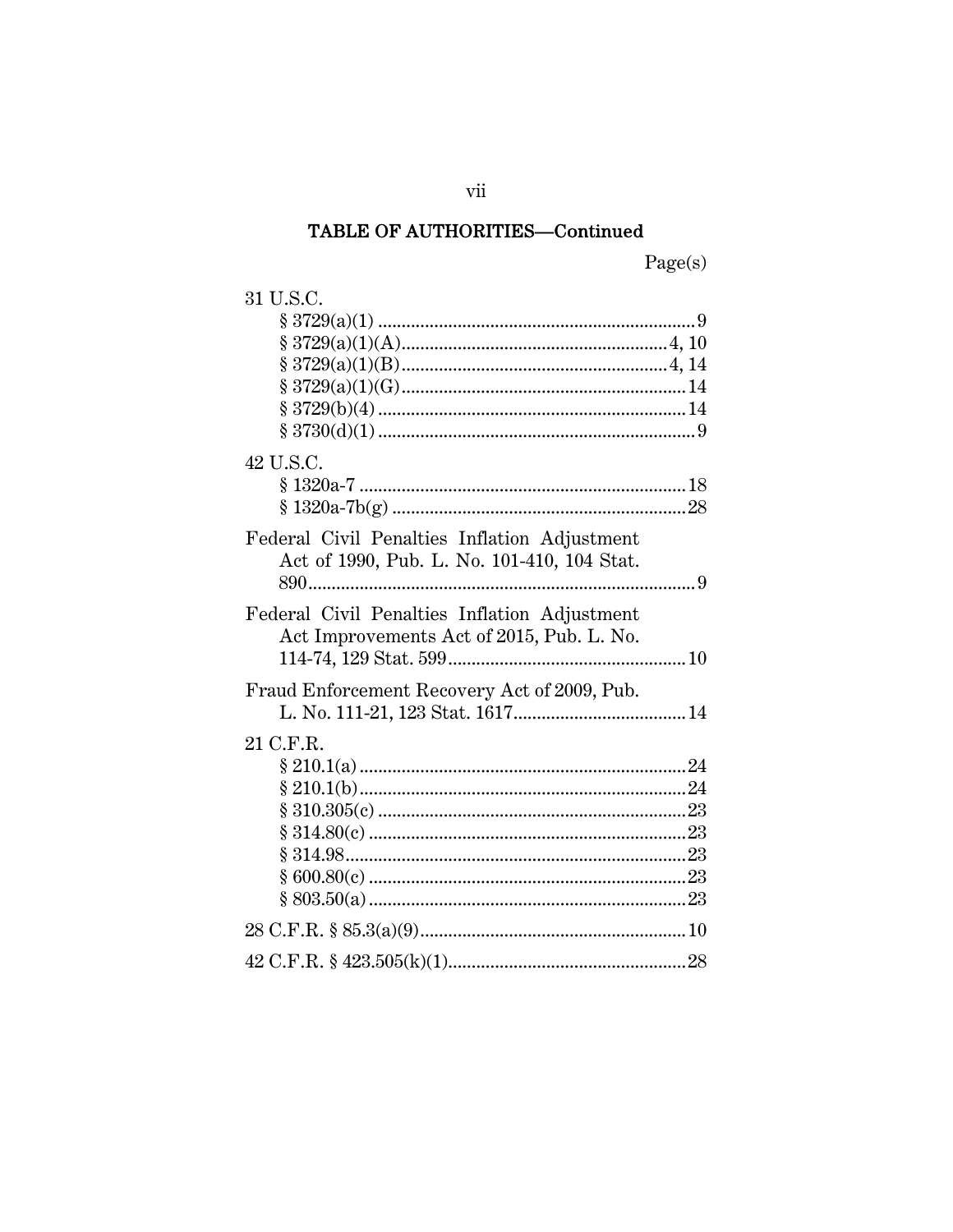Page(s)

| Final Guidance on Industry-Supported      |
|-------------------------------------------|
| Scientific and Educational Activities, 62 |
|                                           |
| 130 Mass. Code Regs.                      |
|                                           |
|                                           |
|                                           |
|                                           |
|                                           |
|                                           |

## OTHER AUTHORITIES

| Blanchard, Timothy P., Medicare Medical<br><i>Necessity Determinations Revisited, 43 St.</i>                                                                                                                                                                                                    |
|-------------------------------------------------------------------------------------------------------------------------------------------------------------------------------------------------------------------------------------------------------------------------------------------------|
| Boese, John T., Civil False Claims and Qui                                                                                                                                                                                                                                                      |
| Boese, John T., & Beth C. McClain, Why<br>Thompson is Wrong, 51 Ala. L. Rev. 1 (1999) 12                                                                                                                                                                                                        |
| DOJ & HHS, Annual Report of the<br>Departments of Health and Human<br>Services and Justice: Health Care Fraud<br>and Abuse Control Program FY 2014<br>(Mar. 19, 2015), <i>available at http://www.</i><br>justice.gov/opa/pr/justice-department-<br>recovers-nearly-6-billion-false-claims-act- |
| 18                                                                                                                                                                                                                                                                                              |

## viii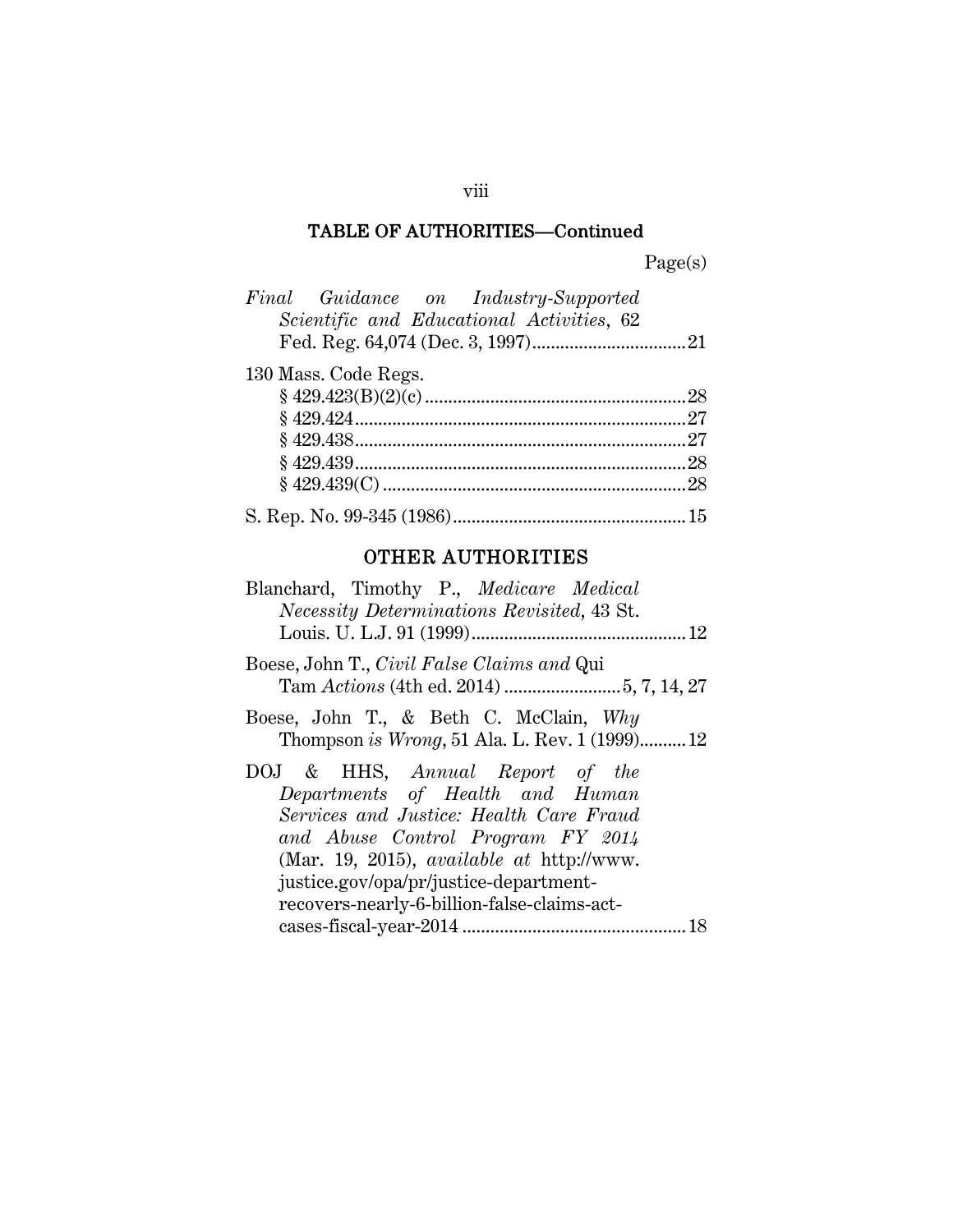| DOJ, Press Release, Justice Department<br>Recovers Nearly \$6 Billion from False<br>Claims Act Cases in Fiscal Year 2014                                             |  |
|----------------------------------------------------------------------------------------------------------------------------------------------------------------------|--|
| FDA, FDA Enforcement Statistics Summary:<br>Fiscal Year 2014, available at http://www.<br>fda.gov/downloads/ICECI/Enforcement<br>Actions/UCM443198.pdf (last visited |  |
| FDA, Regulatory Procedures Manual (July<br>2012), <i>available</i> at http://www.fda.gov/<br>ICECI/ComplianceManuals/Regulatory                                      |  |
| Hall, Ralph F., & Robert J. Berlin, When You<br>Have a Hammer Everything Looks Like a                                                                                |  |
| HHS OIG, Civil Monetary Penalty Authorities,<br>http://oig.hhs.gov/fraud/enforcement/cmp/<br>cmpa.asp (last visited Jan. 26, 2016) 18                                |  |
| Holt, Michael, & Gregory Klass, Implied<br>Certification Under the False Claims Act,                                                                                 |  |
| Jost, Timothy Stoltzfus, & Sharon L. Davies,<br>The Empire Strikes Back, 51 Ala. L. Rev.                                                                             |  |
| Krause, Joan H., "Promises to Keep," 23                                                                                                                              |  |

ix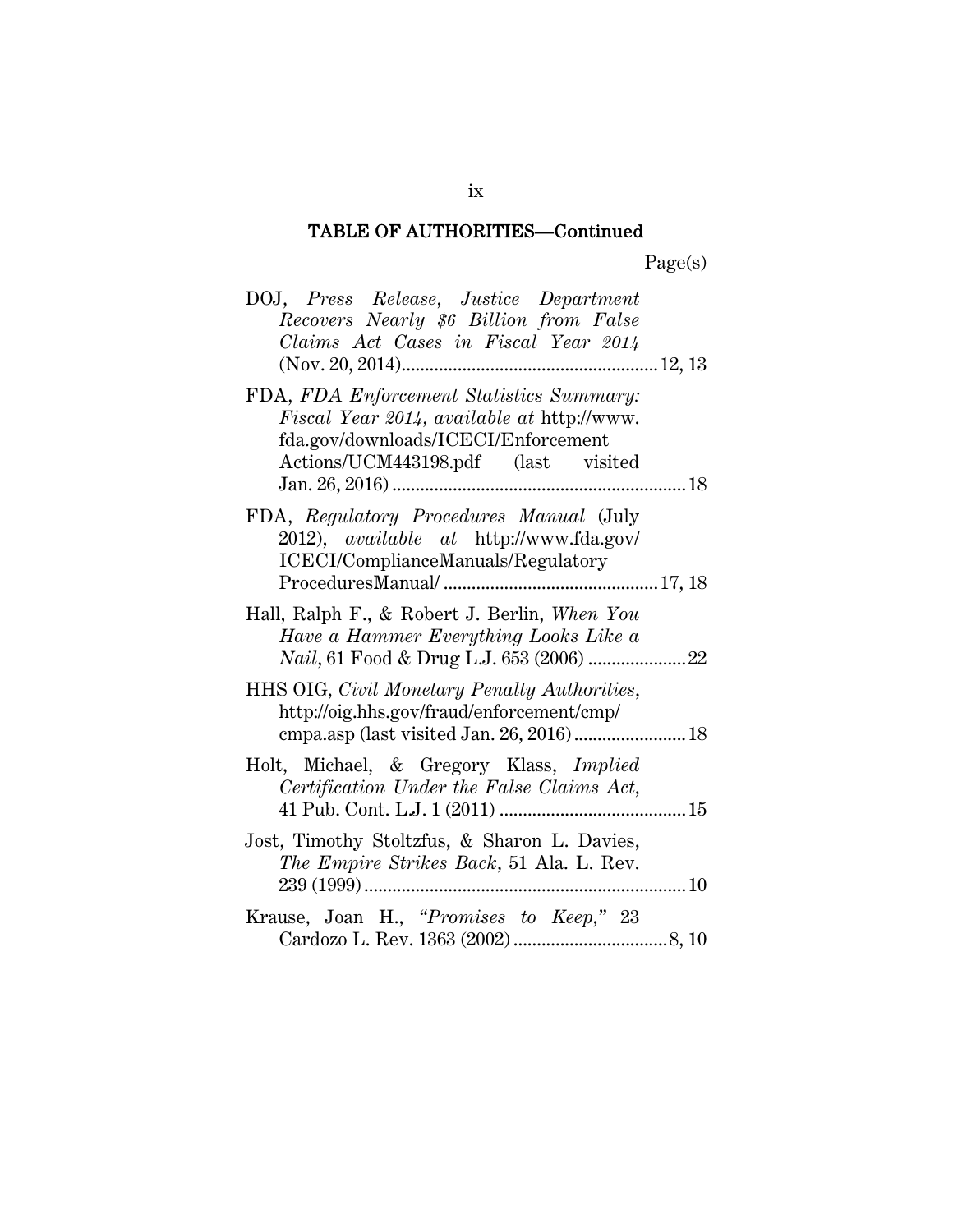| Krause, Joan H., Regulating, Guiding, and<br>Enforcing Health Care Fraud, 60 N.Y.U.               |
|---------------------------------------------------------------------------------------------------|
| Lansdale, Edward P., Used as Directed?, 41                                                        |
| Levine, Arthur N., FDA Enforcement Manual                                                         |
| Martin, Jr., Christopher L., Reining in<br>Lincoln's Law, 101 Cal. L. Rev. 227                    |
| Ogden, David W., & Elisabeth Collins Cook,                                                        |
| Schulman, Emily R., et al., <i>Manufacturing</i><br><i>Trouble</i> , 12 Pharm. L. & Indus. Report |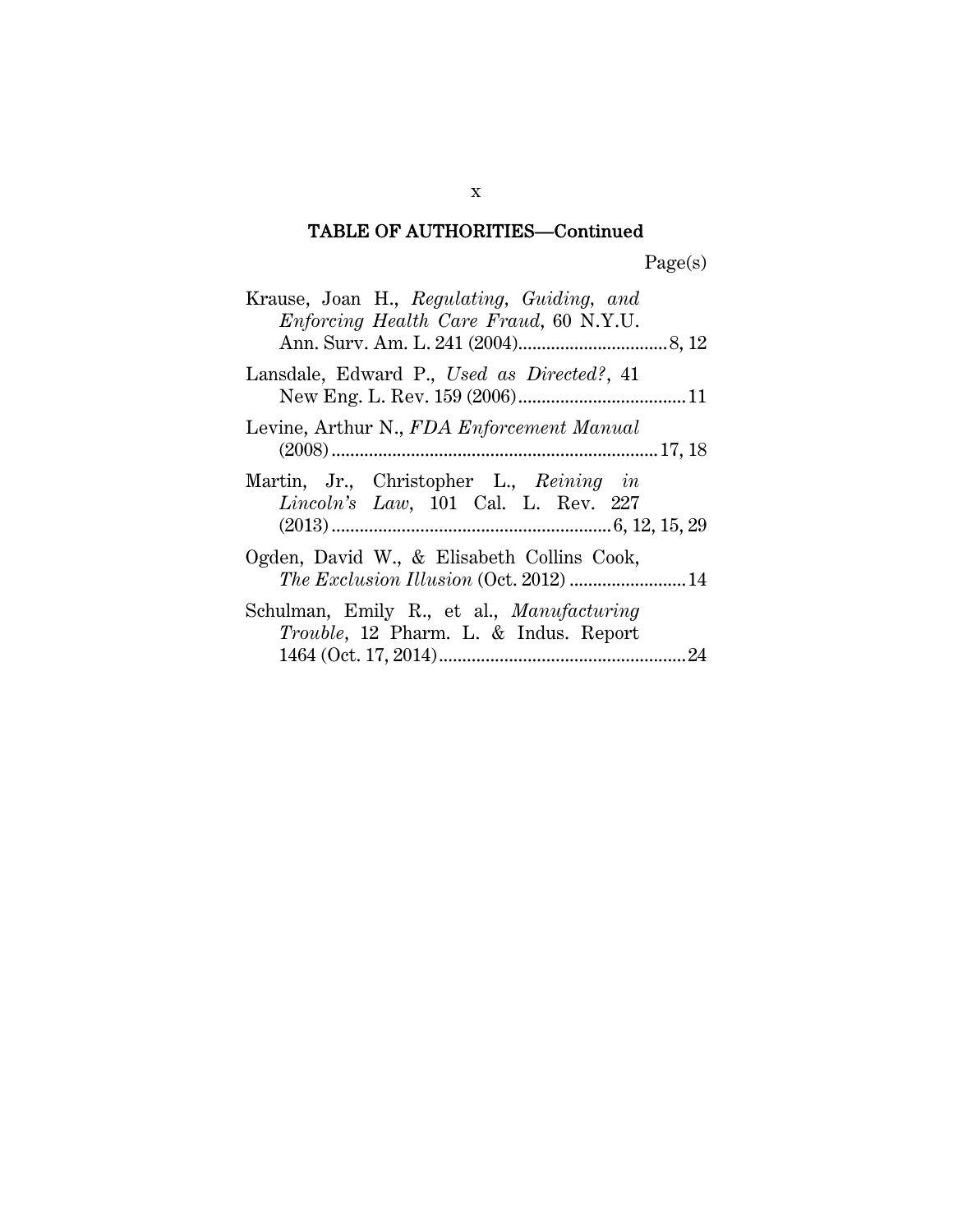#### INTEREST OF AMICI CURIAE**<sup>1</sup>**

The Pharmaceutical Research and Manufacturers of America ("PhRMA") is a voluntary, nonprofit association representing the nation's leading biopharmaceutical and biotechnology companies. PhRMA's members are dedicated to discovering medicines that enable patients to lead longer, healthier, and more productive lives. To that end, its members invest billions of dollars every year in drug research and development, including an estimated \$51 billion in 2014 alone. Since 2000, these efforts have yielded more than 500 new medicines approved by the Food and Drug Administration, with thousands more in development.

The Advanced Medical Technology Association ("AdvaMed") is the world's largest medical technology association, with approximately 300 member companies that develop medical devices, diagnostic tools, and health information systems. Its members span every field of medical science and range from cutting-edge startups to multinational manufacturers, all dedicated to advancing clinician and patient access to safe, effective medical technologies in accordance with the highest ethical standards. The innovative products they develop and sell account for a substantial portion of the more than \$170 billion spent annually in the United States on medical devices and in vitro diagnostics.

The products developed, manufactured, and sold by amici's members are an integral part of the nation's healthcare system. Each year, healthcare providers

<sup>1</sup> No counsel for a party authored this brief in whole or in part, and no persons or entities other than amici and their counsel made a monetary contribution to the preparation or submission of this brief. Letters consenting to the filing of this brief are on file with the Clerk.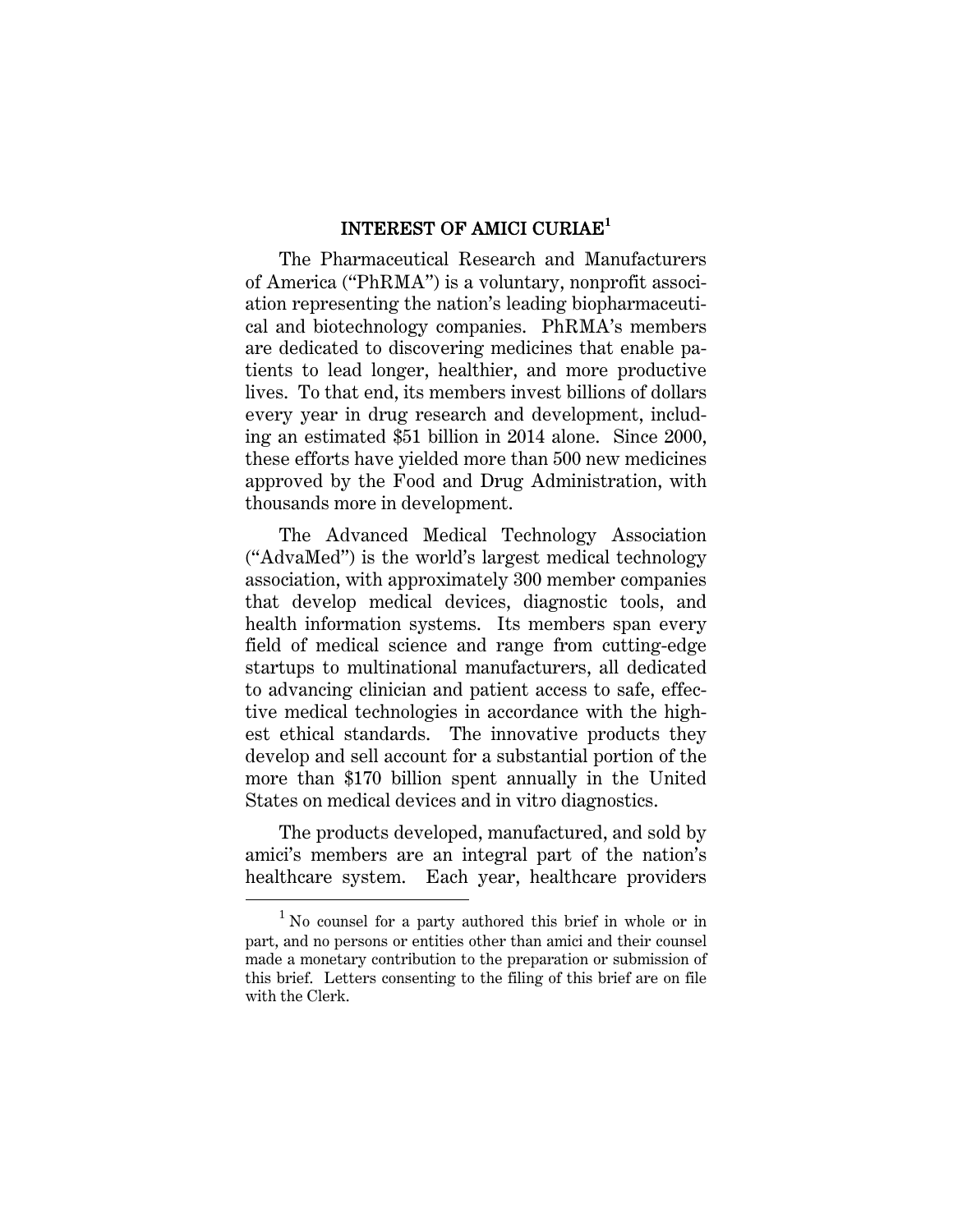submit billions of dollars of claims for reimbursement to the federal government for the cost of providing prescription drugs and medical devices to patients covered by federal healthcare programs, such as Medicare. Amici and their members therefore have a substantial interest in the interpretation of the False Claims Act ("FCA"), which may apply to the submission of such claims. Amici closely monitor developments regarding the law and have routinely participated as amici curiae in FCA cases before this Court. *E.g.*, *Kellogg Brown & Root Servs., Inc.* v. *United States ex rel. Carter*, 135 S. Ct. 1970 (2015); *Schindler Elevator Corp.* v. *United States ex rel. Kirk*, 563 U.S. 401 (2011); *Graham County Soil & Water Conservation Dist.* v. *United States ex rel. Wilson*, 559 U.S. 280 (2010).

#### SUMMARY OF ARGUMENT

The expansive theory of implied certification reflected in the decision below and adopted by a handful of other courts fails to comport with elementary notions of due process, because it exposes defendants to treble damages and severe penalties without fair notice of what conduct constitutes a violation of the FCA. That problem is acute for amici's members, who must comply with exceedingly complex statutory and regulatory regimes governing the manufacture, marketing, sale, and reimbursement of pharmaceuticals and medical devices. As applied by courts that allow it, the impliedcertification theory permits a relator—or the government—to transmute any technical noncompliance with those regulations into a claim for fraud under the FCA.

Petitioner has shown that there is no basis in the text or purposes of the FCA for transforming it into a tool to police, on pain of treble damages and massive penalties, regulatory noncompliance. Pet. Br. 29-41.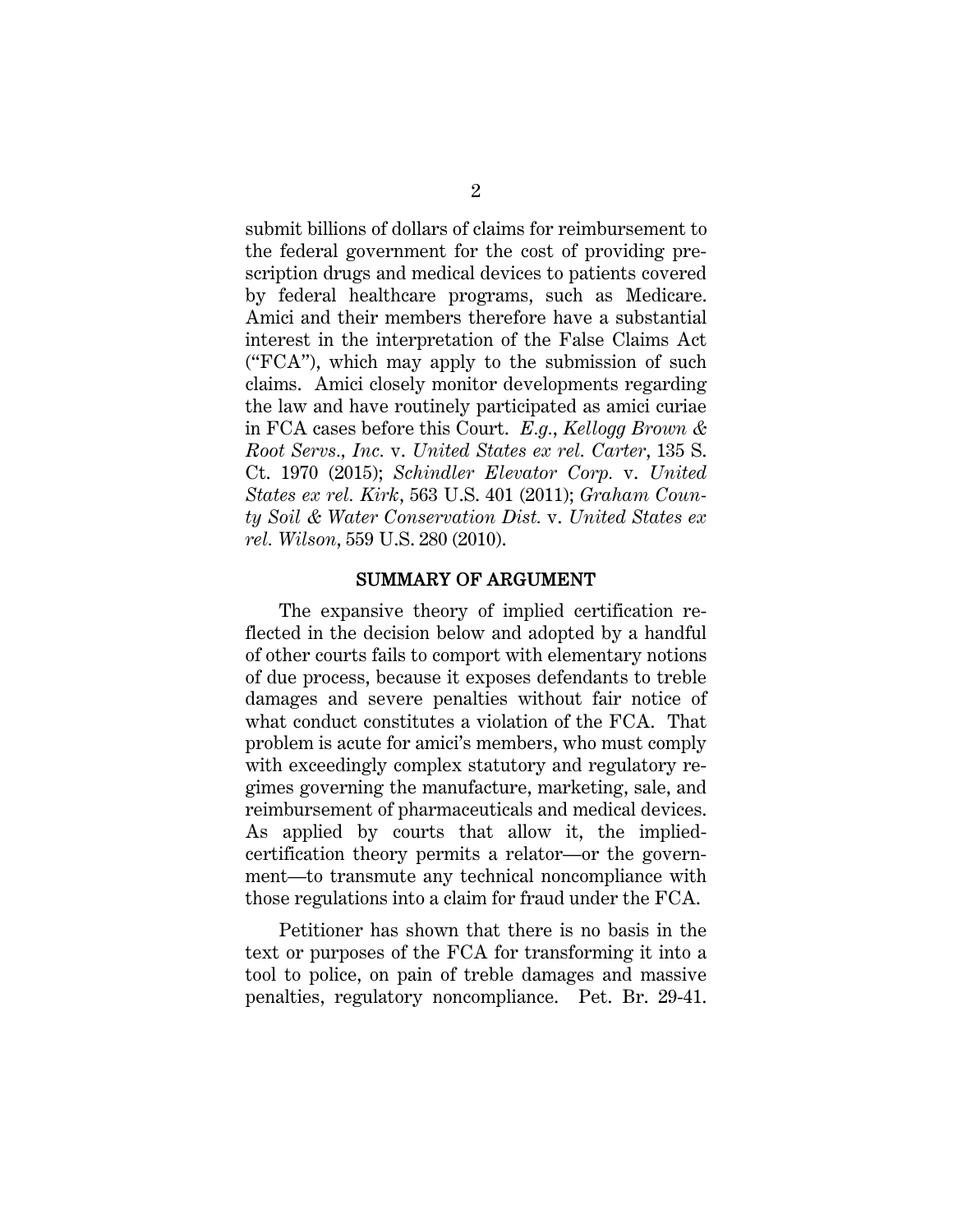Noncompliance is not fraud, would not have been regarded as fraud at common law, and should not be treated as fraud under the FCA. Government agencies already have, and frequently use, many other administrative tools to ensure regulatory compliance, and these tools are both more effective and more efficient to address regulatory concerns, especially in the healthcare industry.

Amici's concern that implied-certification claims are unfair and unpredictable is not academic. To the contrary, pharmaceutical and medical device companies have already been subject to voluminous litigation, premised on expansive implied-certification theories, for alleged regulatory violations with little or no bearing on the accuracy of the actual claims submitted to the government, or on the public fisc. While many of these suits have ultimately failed, such failures underscore the mischief that the implied-certification theory invites. Moreover, those that have failed have typically done so because the regulation at issue was not expressly designated as a condition of payment. Those cases would likely have been decided differently under the First Circuit's limitless approach, which amici urge the Court to reject.

The implied-certification theory should be rejected or sharply circumscribed to afford reasonable notice consistent with the imposition of treble damages and massive penalties.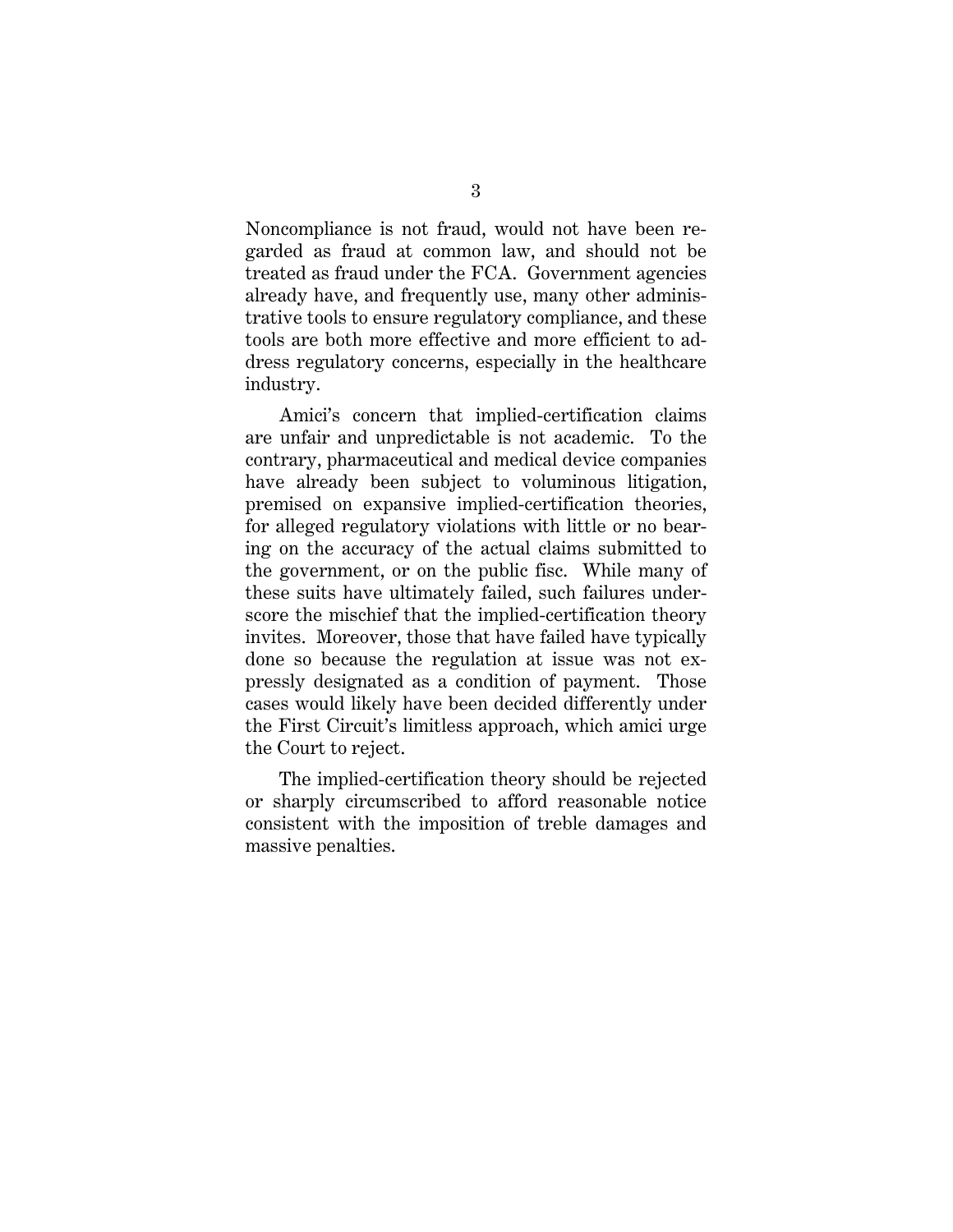#### ARGUMENT

#### I. THE IMPLIED-CERTIFICATION THEORY FAILS TO PROVIDE FAIR NOTICE OF WHAT CONSTITUTES A FALSE OR FRAUDULENT CLAIM OR STATEMENT UNDER THE FCA

#### A. Implied Certification Makes FCA Liability Unknowable And Unpredictable

1. Determining the scope of FCA liability must begin "'as always, with the language of the statute'" to ensure that the statute is not "expand[ed] … beyond its intended role." *Allison Engine Co.* v. *United States ex rel. Sanders*, 553 U.S. 662, 668, 669 (2008). The quintessential element of an FCA violation, by the plain terms of the statute, is a "false or fraudulent claim" presented to the government, or a "false record or statement" in support of such a claim. 31 U.S.C.  $\S 3729(a)(1)(A)$ , (B).

The implied-certification theory dispenses with that textual requirement and thus expands the FCA far beyond its intended scope. The theory rests on the legal fiction that mere submission of a claim constitutes an implicit representation that the submitting party has complied with all of the contractual, regulatory, and statutory conditions to which it is subject, whether related to payment of the claim or participation in the relevant federal program. *See, e.g.*, *United States* v. *Science Applications Int'l Corp.* (*SAIC*), 626 F.3d 1257, 1261, 1266 (D.C. Cir. 2010) (a claim can be "'false or fraudulent' under the FCA" whenever "a contractor … has violated contractual requirements," because certification of compliance with those requirements can be "infer[red] … from silence" when the contractor submits a claim); *United States* v. *Triple Canopy, Inc.*, 775 F.3d 628, 636 (4th Cir. 2015) (a claim can be "false or fraudulent" whenever the submitting party "'withheld information about its noncompliance'").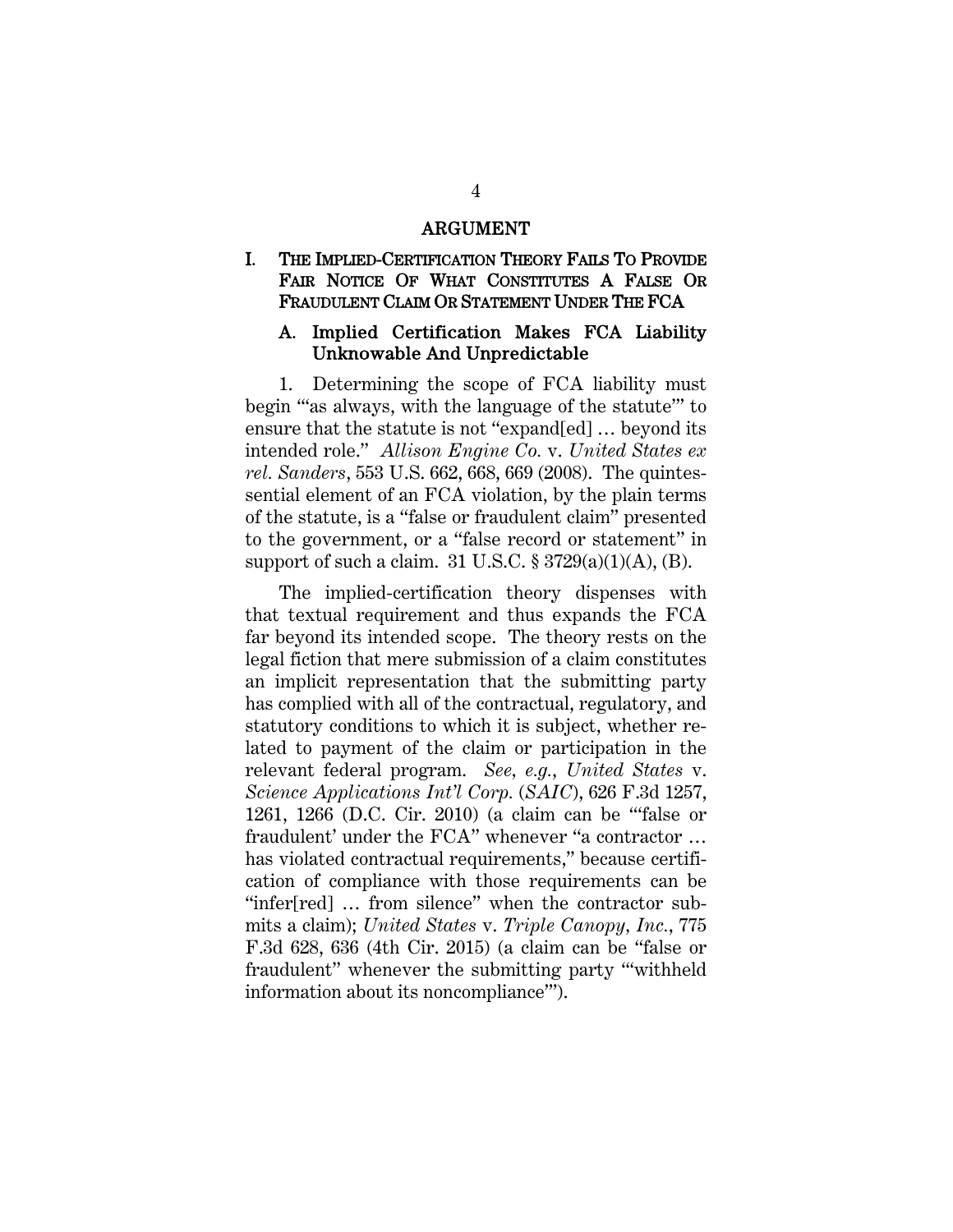Courts embracing this expansive theory freely concede that, "[u]nder an implied false certification theory, … courts do not look to the contractor's actual statements," *United States ex rel. Conner* v. *Salina Reg'l Health Ctr., Inc.*, 543 F.3d 1211, 1218 (10th Cir. 2008), but rather to the contractual or regulatory requirements the contractor allegedly failed to comply with, which may have little or nothing to do with the substance of the claims. The theory thus "has the effect of putting words—false ones, at that—into the defendant's mouth, and then penalizing the defendant for those alleged falsities." 1 Boese, *Civil False Claims and* Qui Tam *Actions* § 2.03[G][2], at 2-206 (4th ed. 2014). In practice, courts applying the impliedcertification theory have ceased to examine the putative falsity of the claims the defendant presented to the government for payment. The focus has shifted instead to a post hoc analysis of the defendant's general conduct and of whether particular contractual or regulatory provisions are sufficiently important that the act of submitting a claim should be deemed to imply a representation of compliance with them.

2. "A fundamental principle in our legal system is that laws which regulate persons or entities must give fair notice of conduct that is forbidden or required." *FCC* v. *Fox Television Stations, Inc.*, 132 S. Ct. 2307, 2317 (2012); *see also Johnson* v. *United States*, 135 S. Ct. 2551, 2556 (2015) (due process requires that the law "give ordinary people fair notice of the conduct it punishes"). A punitive statute cannot leave regulated parties to "guess at its meaning," *Connally* v. *General Constr. Co.*, 269 U.S. 385, 391 (1926), unable to "know where … [to] draw the line between the allowable and the forbidden," *Winters* v. *New York*, 333 U.S. 507, 519 (1948).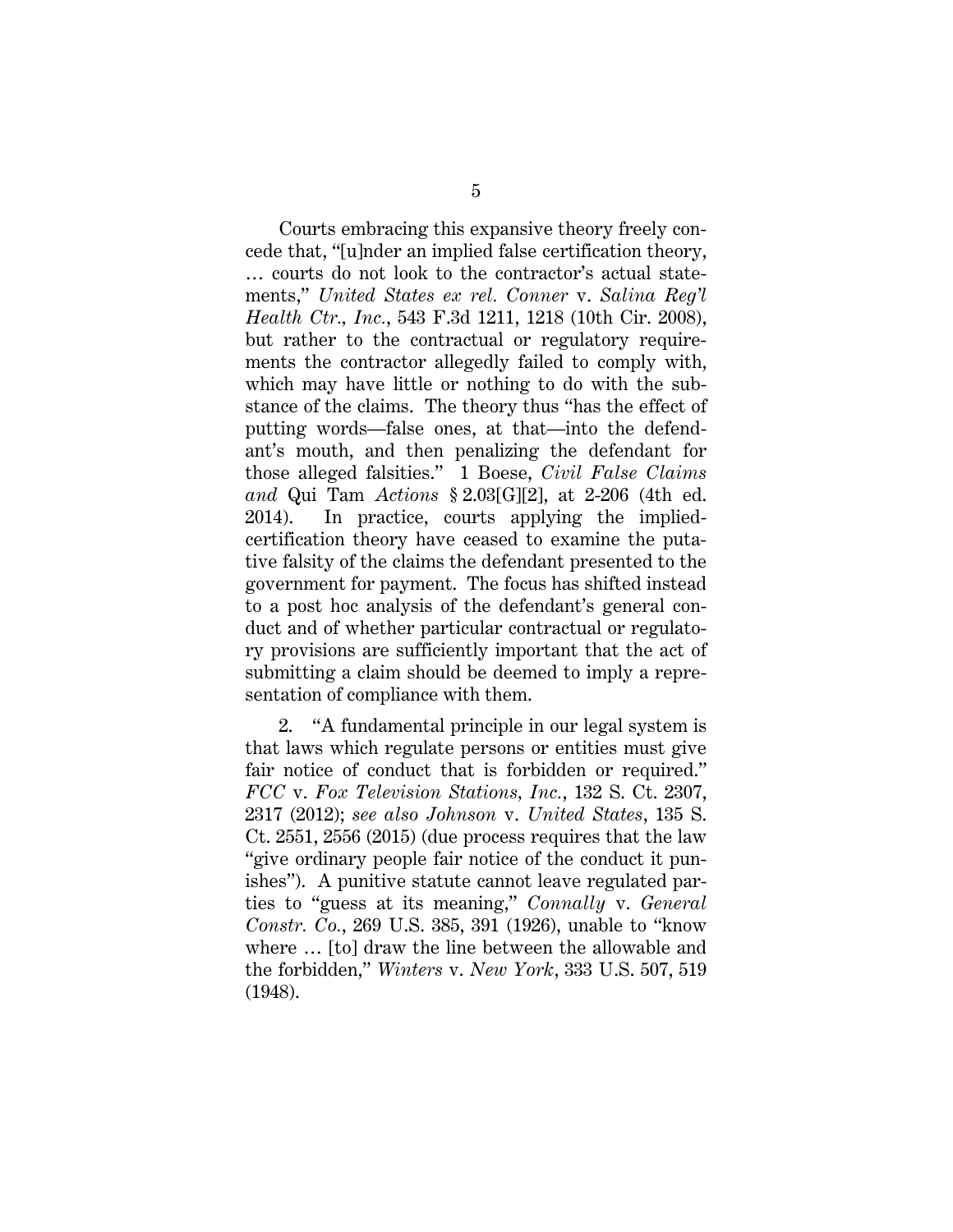The implied-certification theory violates those basic precepts of due process because it makes the contours of FCA liability inherently unpredictable and unknowable in advance. In submitting claims and attempting in good faith to comply with the FCA, businesses cannot know with any reasonable degree of confidence what they may later be held to have impliedly certified. Because the theory "potentially transforms any undisclosed contractual, statutory, or regulatory violation into fraud," even failure to comply with "[r]elatively insignificant contract provisions and regulations" may give rise to liability. Martin, *Reining in Lincoln's Law*, 101 Cal. L. Rev. 227, 260 (2013). Any otherwise accurate claim submitted while in technical noncompliance with any portion of the contract or governing regulatory scheme could be deemed fraudulent after the fact.

In *Shaw* v. *AAA Engineering & Drafting Co.*, 213 F.3d 519, 523-524 (10th Cir. 2000), for example, the relator alleged that the defendant had submitted false claims for reimbursement for photography services the defendant provided to the Air Force. The complaint alleged no defects in the photographs supplied. But the defendant's contract with the Air Force provided that the defendant "shall dispose of" certain chemicals from the photography development process "in accordance with EPA guidelines and standards," and the defendant failed to do so. *Id.* at 527-528 & n.7. At the government's urging, the court of appeals treated the defendant's failure not as a run-of-the-mill breach of contract, but rather as a fraud perpetrated on the Air Force, on the theory that every time the defendant submitted a claim for payment, it "false[ly] implied certification of compliance with the contract's" disposal requirements. Id. at 531. The contract itself contained nothing to indi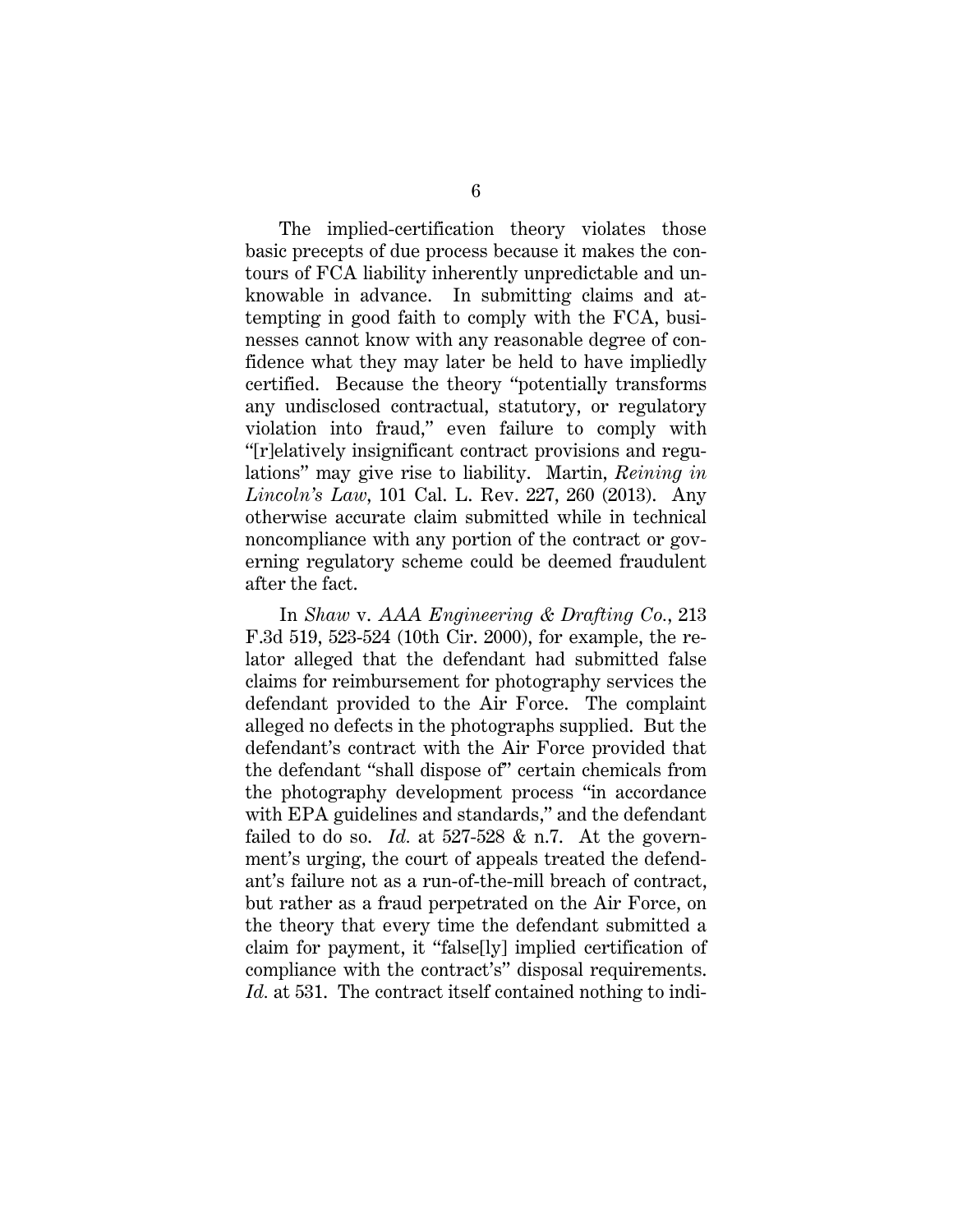cate that seeking reimbursement would constitute an implied representation of having complied with the disposal provision, and the court of appeals offered no reason to distinguish that provision from any of the other numerous requirements in the parties' contract.

*Shaw* is no outlier. In implied-certification decisions, FCA liability is routinely sprung on a defendant without warning after the fact, as noncompliance (and silence) are equated with fraud. *See, e.g.*, *SAIC*, 626 F.3d at 1267-1270 (defendant held liable for "accurate reports of services rendered," on the theory that submitting those claims falsely implied compliance with "organizational conflict of interest requirements" in the parties' contract); *United States ex rel. Quinn* v. *Omnicare Inc.*, 382 F.3d 432, 435, 442-443 (3d Cir. 2004) (defendant's submission of Medicaid claims for recycled medications implied certification of compliance with state pharmacy regulation regarding storage and sealing of recycled medications); *United States ex rel. Augustine* v. *Century Health Servs., Inc.*, 289 F.3d 409, 414-415 (6th Cir. 2002) (defendants held liable under the FCA for violating Medicare regulations *after* submitting otherwise accurate claims, on the theory that prior claims impliedly certified that defendants "'would continue to comply with'" the regulations); *see also* 1 Boese § 2.03[G][2], at 2-204 n.704 (collecting cases).

The dangers of that approach are especially acute for amici's members and other firms in heavily regulated industries, such as healthcare. Thousands of pages of complex statutes and regulations govern even routine claims for reimbursement in those industries. As this Court once observed, for example, the Medicaid statute "is among the most intricate ever drafted by Congress," and its "Byzantine construction … makes the Act 'almost unintelligible to the uninitiated.'"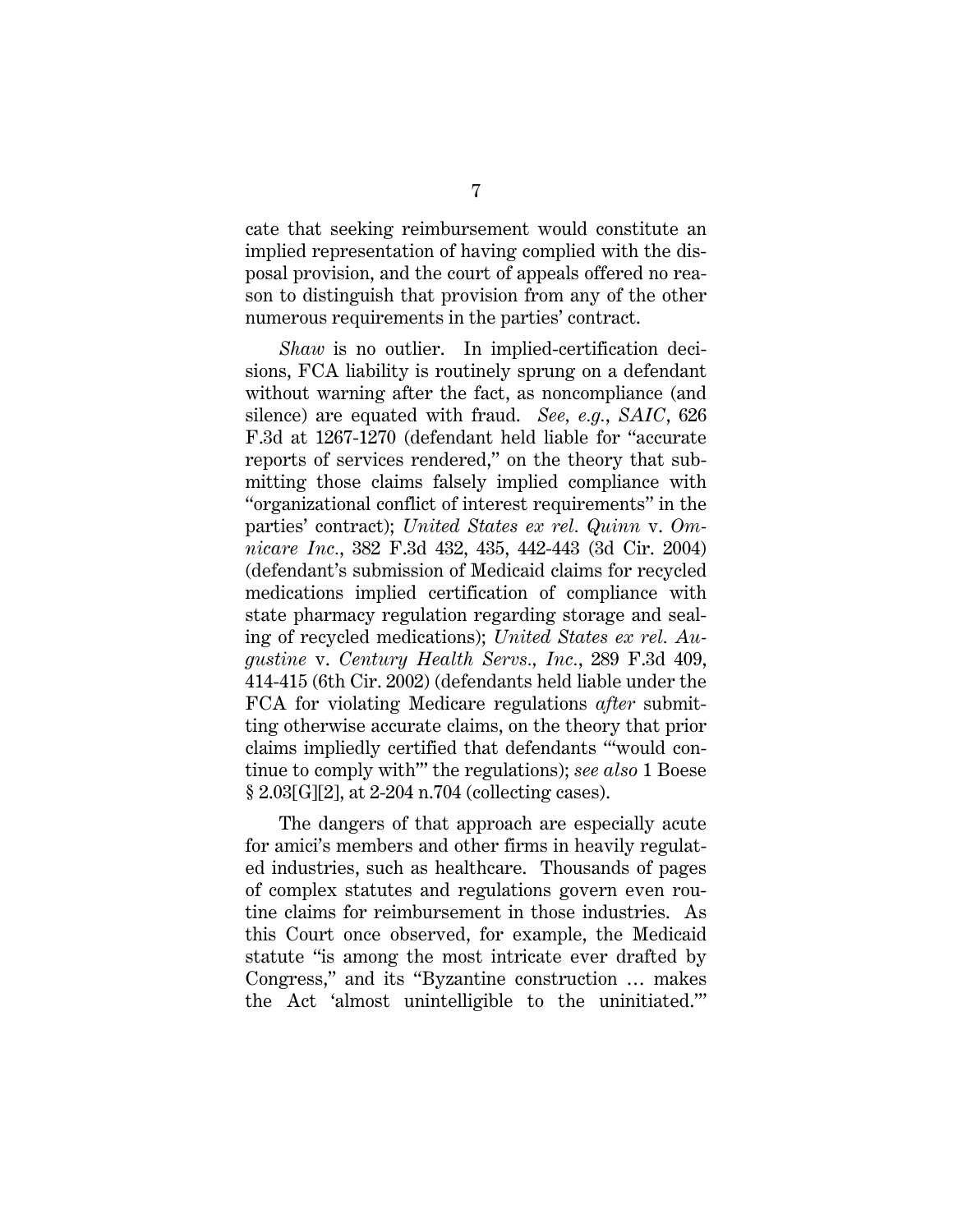*Schweiker* v. *Gray Panthers*, 453 U.S. 34, 43 (1981) (quoting *Friedman* v. *Berger*, 547 F.2d 724, 727 n.7 (2d Cir. 1976) (Friendly, J.)); *cf. National Fed'n of Indep. Bus.* v. *Sebelius*, 132 S. Ct. 2566, 2580 (2012) (noting that the Patient Protection and Affordable Care Act's "10 titles stretch over 900 pages and contain hundreds of provisions" of statutory requirements alone). The "sheer volume of the laws and regulations" with which healthcare companies must comply provides significant practical challenges to what might be considered "total" or perfect compliance. Krause, *"Promises to Keep*,*"* 23 Cardozo L. Rev. 1363, 1398, 1399 (2002); *see also*  Krause, *Regulating, Guiding, and Enforcing Health Care Fraud*, 60 N.Y.U. Ann. Surv. Am. L. 241, 242 n.5 (2004) (reporting that Mayo Clinic staff "counted 132,720 pages of Medicare laws and regulations"). Noncompliance with any single regulation could form the basis for an alleged FCA claim premised on implied certification. Many of those regulations are subject to interpretation and in fact were drafted to be interpreted by regulators and subject-matter experts, under established administrative law doctrines, rather than by private plaintiffs. Further, in the healthcare industry much of this regulatory interpretation is in the form of informal guidance, frequently asked questions, manuals, and other agency documentation, much of which can change frequently in nuanced, complicated ways.

Petitioner has shown that the implied-certification theory cannot be reconciled with the text or purposes of the FCA, or the common law concepts of fraud on which it was built. Pet. Br. 29-41. A claim for payment that accurately describes the goods and services provided to the government is neither "false" nor "fraudulent." There is no basis in the statute for the legal fiction that submitting such a claim constitutes an unspo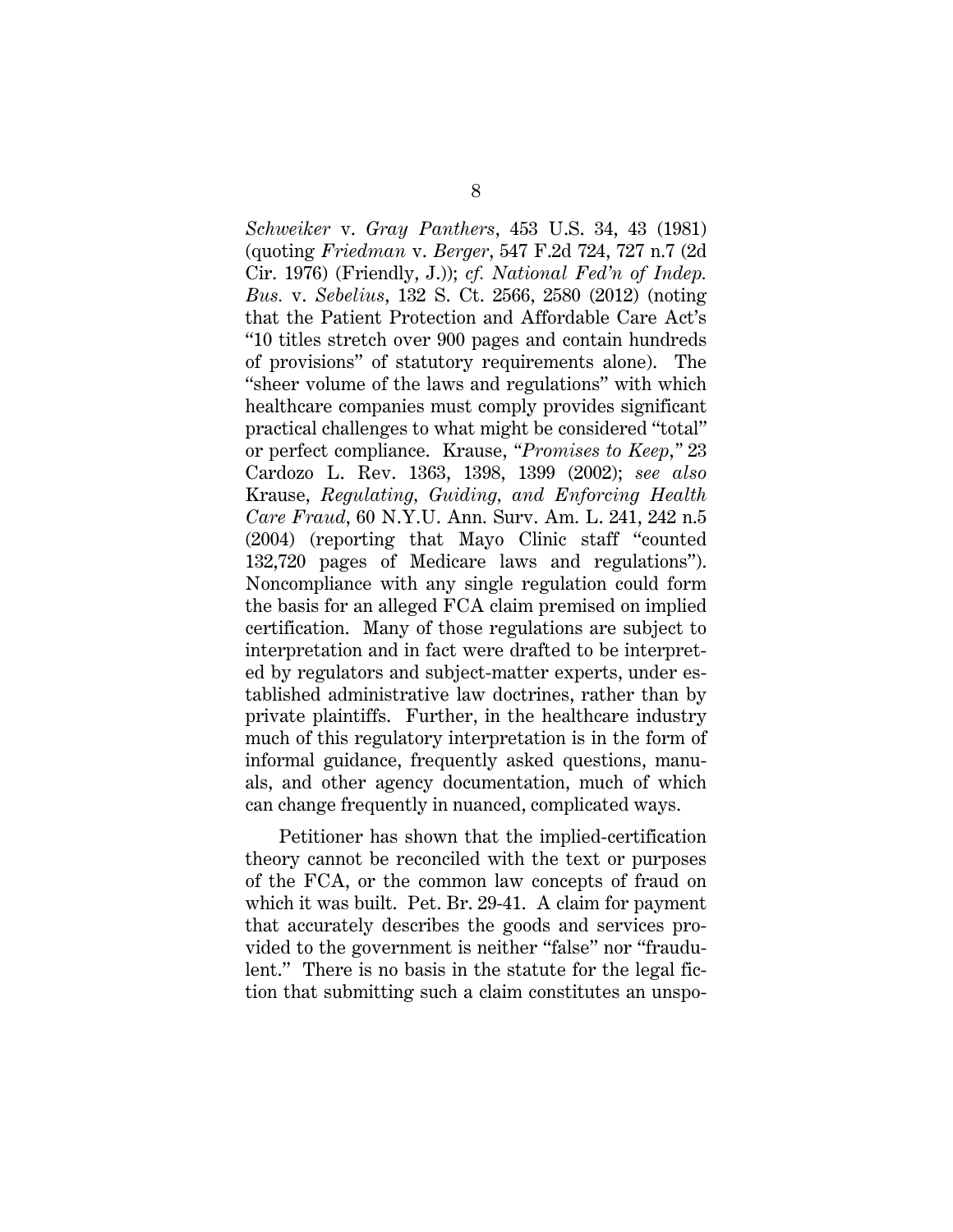ken representation of compliance with all the contractual and regulatory provisions potentially bearing on payment of the claim.

Amici thus fully agree with petitioner that the implied-certification theory should be rejected. As the remainder of this brief demonstrates, the theory creates an intolerable degree of uncertainty for amici's members. It deprives them of fair notice of when or how the FCA will be violated, triggering treble damages and substantial penalties. It invites costly litigation and adds to the already considerable pressure to settle even meritless cases, essentially relieving plaintiffs of the burden to plead and prove actual fraud. And it is fundamentally unnecessary to police compliance with healthcare regulations (or any other regulations) because numerous administrative mechanisms already exist that better serve that function, without the threat of mandatory penalties and treble damages.

#### B. Implied Certification Exposes Defendants To Severe Penalties Without Fair Warning

1. Providing fair notice to defendants is critical in the FCA context because the statute imposes treble damages and severe penalties that are "essentially punitive in nature." *Vermont Agency of Natural Res.* v. *United States ex rel. Stevens*, 529 U.S. 765, 784 (2000). For each violation, the FCA mandates "a civil penalty of not less than [\$5,500] and not more than [\$11,000]," plus "3 times the amount of damages which the Government sustains." 31 U.S.C. § 3729(a)(1); *see also id.*  § 3730(d)(1) (a prevailing relator is also entitled to an award of "expenses, fees, and  $costs$ ".<sup>2</sup> The penalties

<sup>2</sup> <sup>2</sup> The statutory text refers to penalties of \$5,000 to \$10,000, as adjusted by the Federal Civil Penalties Inflation Adjustment Act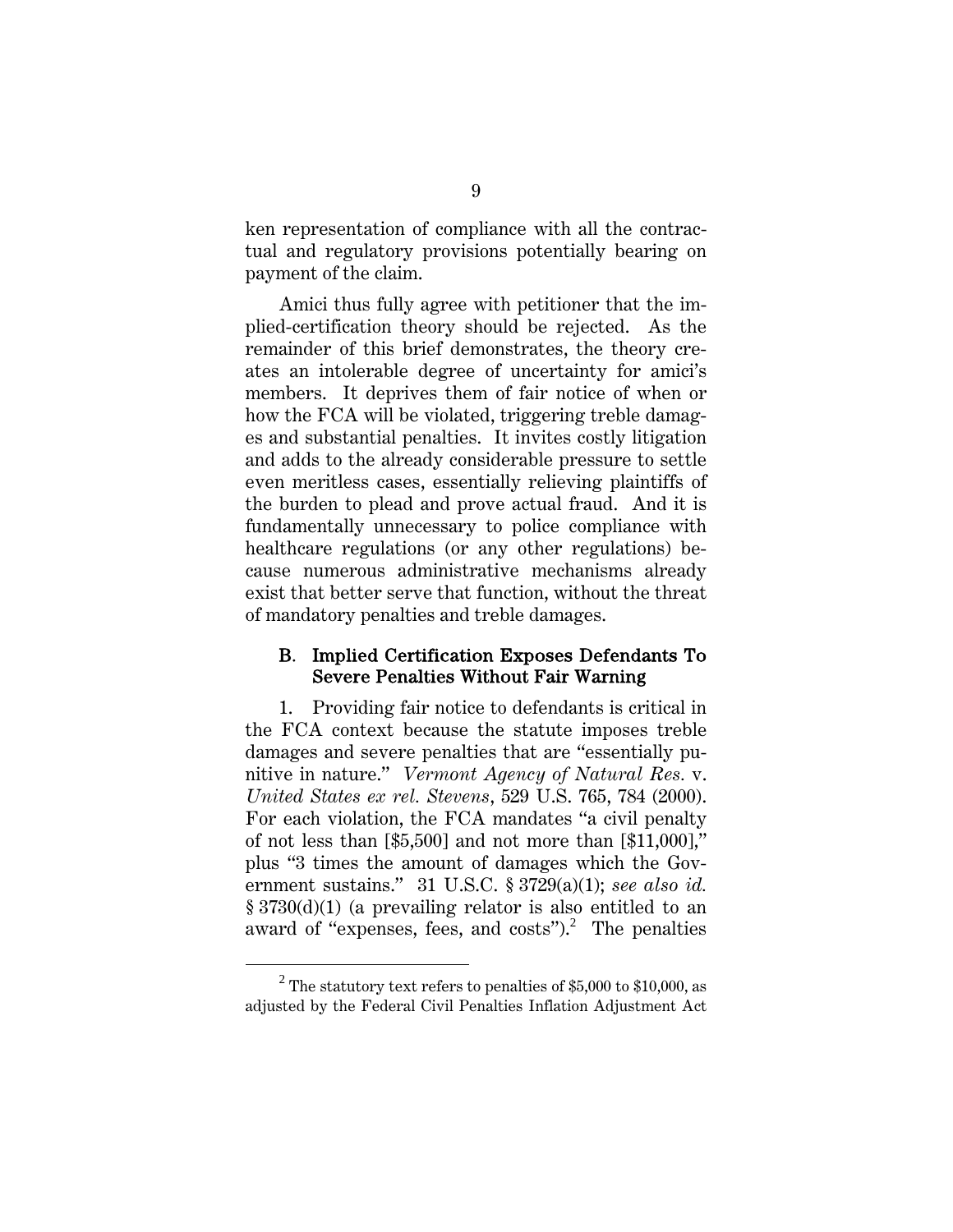are mandatory for any violation; a court does not have discretion to decline to award them, even when they bear no relation to the government's injury, the defendant's benefit, or the wrongfulness of the conduct.

These statutory penalties apply "per claim," *Graham County Soil & Water Conservation Dist.* v. *United States ex rel. Wilson*, 545 U.S. 409, 411 (2005), even if the defendant made only a single false statement (or impliedly false statement). Healthcare providers typically submit "enormous volumes of claims," and the statutory penalties can therefore quickly reach "astronomical sums." Jost & Davies, *The Empire Strikes Back*, 51 Ala. L. Rev. 239, 259, 260 (1999). For drugs or devices prescribed to patients thousands or millions of times each year, the statutory penalties theoretically available under the implied-certification theory for a *single* undisclosed regulatory violation are easily ruinous.<sup>3</sup> One cholesterol drug was prescribed a reported

 $\overline{a}$ 

 $3$  Drug and device companies typically "do not submit bills directly to the federal health care programs, but rather sell their products to health care providers and patients," who may in turn seek reimbursement (*e.g.*, under Medicare Part D). Krause, 23 Cardozo L. Rev. at 1390. FCA litigation against such companies is premised on the theory—debatable in its own right—that the companies have "knowingly … cause[d]" false claims to be presented by the intermediaries who actually submit the claims. 31 U.S.C. § 3729(a)(1)(A); *e.g.*, *United States ex rel. Franklin* v. *Parke-Davis*, 147 F. Supp. 2d 39, 52-53 (D. Mass. 2001).

of 1990, Pub. L. No. 101-410, § 5, 104 Stat. 890, 891 (codified as amended at 28 U.S.C. § 2461 note). The current penalties, last increased in 1999, are set out at 28 C.F.R. § 85.3(a)(9). Recently, however, Congress enacted legislation to require additional increases, which must take effect by August 2016. Federal Civil Penalties Inflation Adjustment Act Improvements Act of 2015, Pub. L. No. 114-74, § 701, 129 Stat. 599, 599-600. As a result, FCA penalties will soon rise to as much as \$7,700 to \$15,400.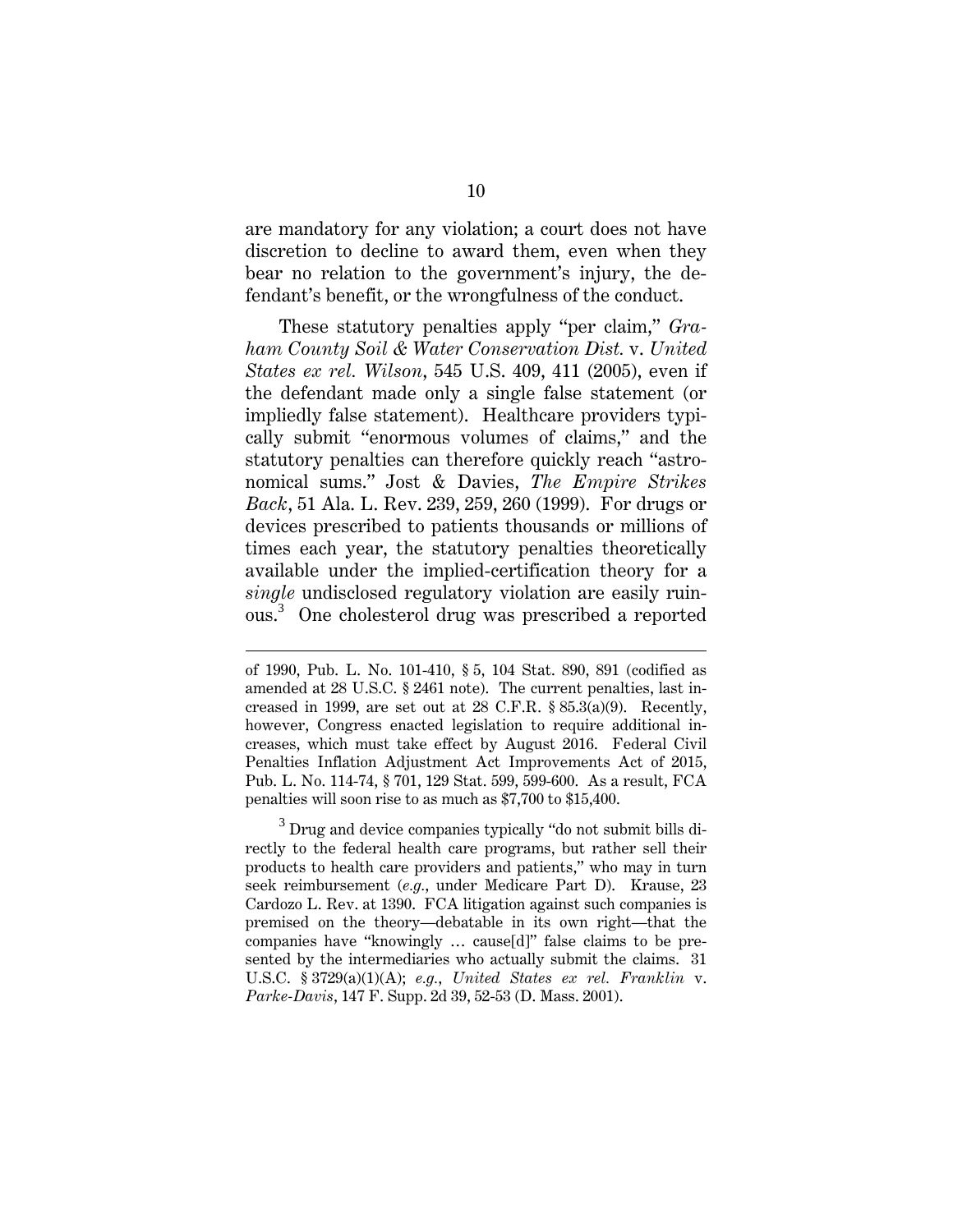75 million times in 2005. Lansdale, *Used as Directed?*, 41 New Eng. L. Rev. 159, 178 (2006). Contemplating the minimum \$5,500 penalty attached to just a fraction of reimbursement claims for such a popular drug "vividly illustrates just how quickly fines can amass under the FCA." *Id.*

Indeed, FCA penalties can approach a level that so dwarfs any actual loss to the government or gain to the defendant as to violate the Excessive Fines Clause of the Eighth Amendment, which forbids monetary penalties "grossly disproportional to the gravity of a defendant's offense." *United States* v. *Bajakajian*, 524 U.S. 321, 334 (1998) (criminal forfeiture); *see also Hudson* v. *United States*, 522 U.S. 93, 103 (1997) (Eighth Amendment "protects against excessive civil fines"); *United States* v. *Aleff*, 772 F.3d 508, 512 (8th Cir. 2014) (applying Excessive Fines Clause to FCA penalties); *United States* v. *Mackby*, 261 F.3d 821, 830 (9th Cir. 2001) (same). For that reason, the Justice Department has in some cases voluntarily sought judgment in amounts less than the statutory minimum in an apparent effort to avoid constitutional challenges. *See, e.g.*, *United States ex rel. Bunk* v. *Gosselin World Wide Moving, N.V.*, 741 F.3d 390, 400-401 (4th Cir. 2013) (government and relator proposed to accept less than half the statutory minimum penalty award after constitutional challenge); *United States* v. *Bickel*, 2006 WL 1120439, at \*3 (C.D. Ill. Feb. 22, 2006) (government sought "civil penalties of \$11,000" where "minimum statutory civil penalty would total \$181,219,500").

Individuals and businesses cannot, consistent with due process, be subjected to the threat of such massive penalties without fair notice. The implied-certification theory wholly fails to provide such notice because the alleged violation of any contractual or regulatory provi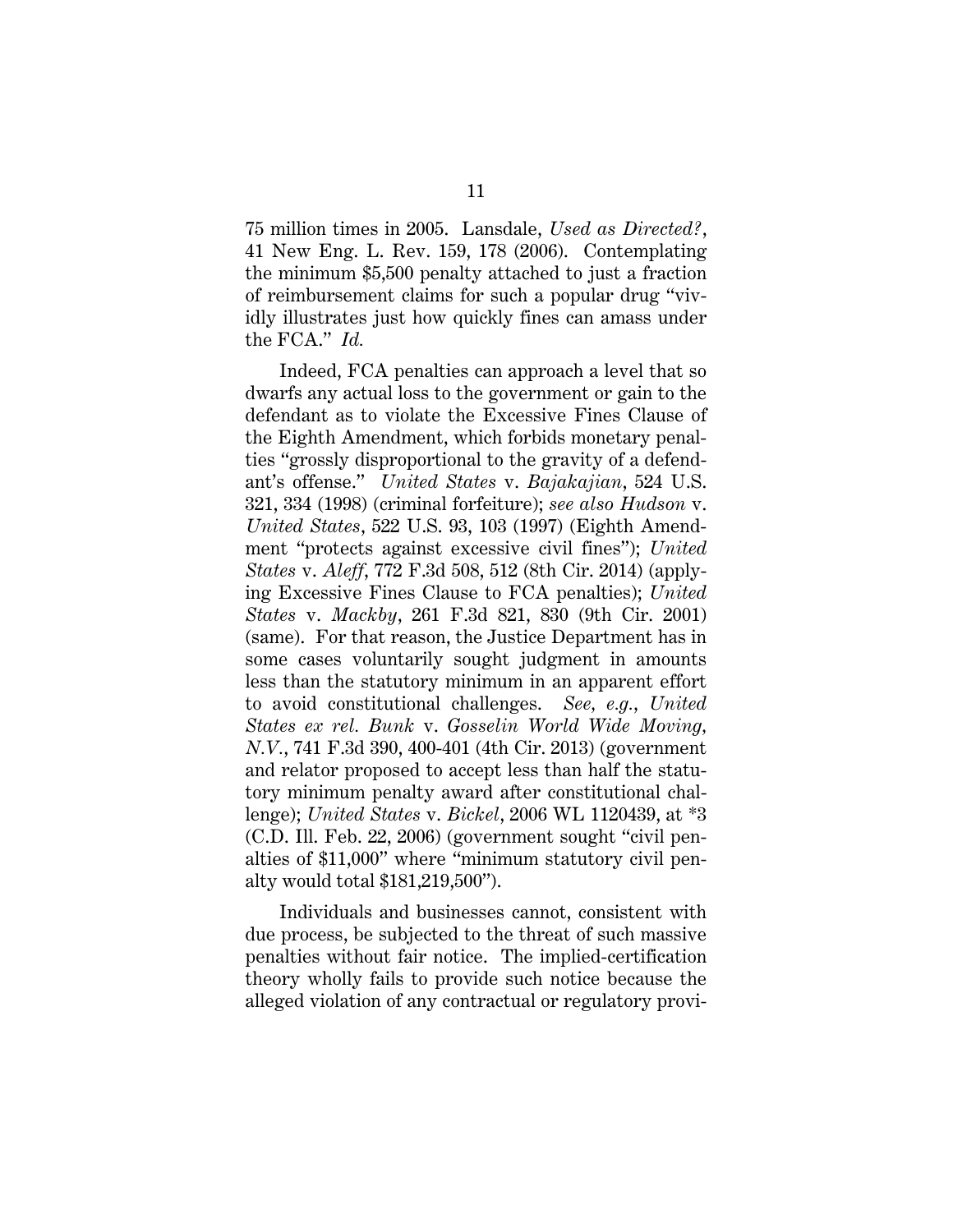sion might be the basis for an FCA claim. *See supra*  pp. 5-9. It is anyone's guess what exactly is being impliedly certified upon submission of a claim to the government under the First Circuit's approach.

At a minimum, the uncertainty created by the implied-certification theory invites costly litigation and adds to the already "great pressure on defendants to settle even meritless suits." Boese & McClain, *Why*  Thompson *is Wrong*, 51 Ala. L. Rev. 1, 18 (1999). Given the "potential for astronomical liability," even defendants who may have "'innocently misconstrue[d] a complex regulation'" are forced to settle. Krause, 60 N.Y.U. Ann. Surv. Am. L. at 275; *see also* Blanchard, *Medicare Medical Necessity Determinations Revisited*, 43 St. Louis. U. L.J. 91, 114 (1999) (healthcare providers are coerced to settle FCA cases involving regulatory compliance issues even when they "would likely prevail in the administrative process that was designed to hear and resolve such matters"). And that settlement pressure in turn fuels the expansion of the impliedcertification theory, as the theory is only rarely put to the test through the full crucible of trial and appellate review, further exacerbating its unpredictability.

It is thus no accident that the "dramatic expansion of liability" brought about by the implied-certification theory, Martin, 101 Cal. L. Rev. at 231, has coincided with a sharp rise in *qui tam* litigation and settlement, particularly in the healthcare industry. In 2014, defendants paid a record-setting \$5.7 billion in settlements and judgments in FCA litigation, \$2.3 billion of which came from the healthcare industry. DOJ, *Press Release*, *Justice Department Recovers Nearly \$6 Billion from False Claims Act Cases in Fiscal Year 2014* (Nov. 20, 2014). In other recent years, more than twothirds of all FCA recoveries have come from the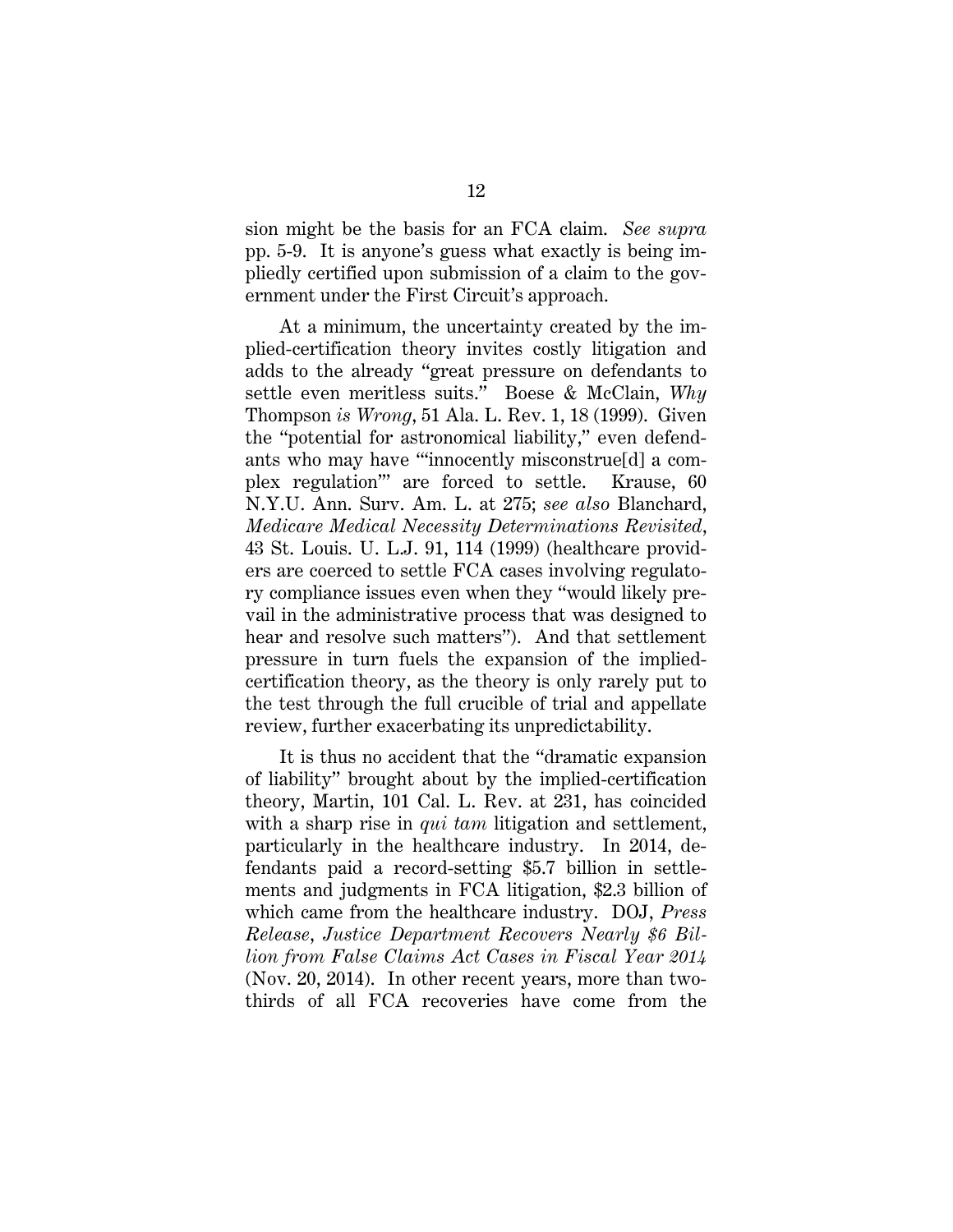healthcare industry. Ogden & Cook, *The Exclusion Illusion* 24 (Oct. 2012); *see also id.* at 1 (annual FCA fines imposed on pharmaceutical companies rose 813% from 2002 to 2012). And the pace of litigation shows no sign of abating: More than 700 *qui tam* suits were filed last year, for the second consecutive year—up from "30 in 1987" and "300 to 400 a year from 2000 to 2009." DOJ, *Press Release*. That explosive growth in litigation and penalties is not a sign that the system is working or that actual fraud is on the rise; it is a symptom of an expansive theory of liability that this Court should reject.

2. Amici's concerns for receiving fair notice before facing the threat of severe penalties cannot be addressed through the requirements that a defendant must have "acted knowingly" or that "the claim's defect is material," as the First Circuit has asserted. *United States ex rel. Hutcheson* v. *Blackstone Med., Inc.*, 647 F.3d 377, 388 (1st Cir. 2011); *cf. SAIC*, 626 F.3d at 1270 (rejecting what the court described as an "effort to cabin the implied certification theory," and instead urging "strict enforcement of the Act's materiality and scienter requirements"). Those other elements do not effectively limit the scope of the implied-certification theory and thus do not supply the fair notice that the theory otherwise lacks.

*First*, the requirement that a false statement or claim be "material" to the government's decision to pay the claim is itself far from clear. Many courts historically interpreted the FCA to require a "material" false or fraudulent statement, although that term did not appear in the statute, and definitions of it varied. *See, e.g.*, *United States ex rel. A+ Homecare, Inc.* v. *Medshares Mgmt. Group, Inc.*, 400 F.3d 428, 442 (6th Cir. 2005) (collecting cases); *cf. Allison Engine Co.*, 553 U.S.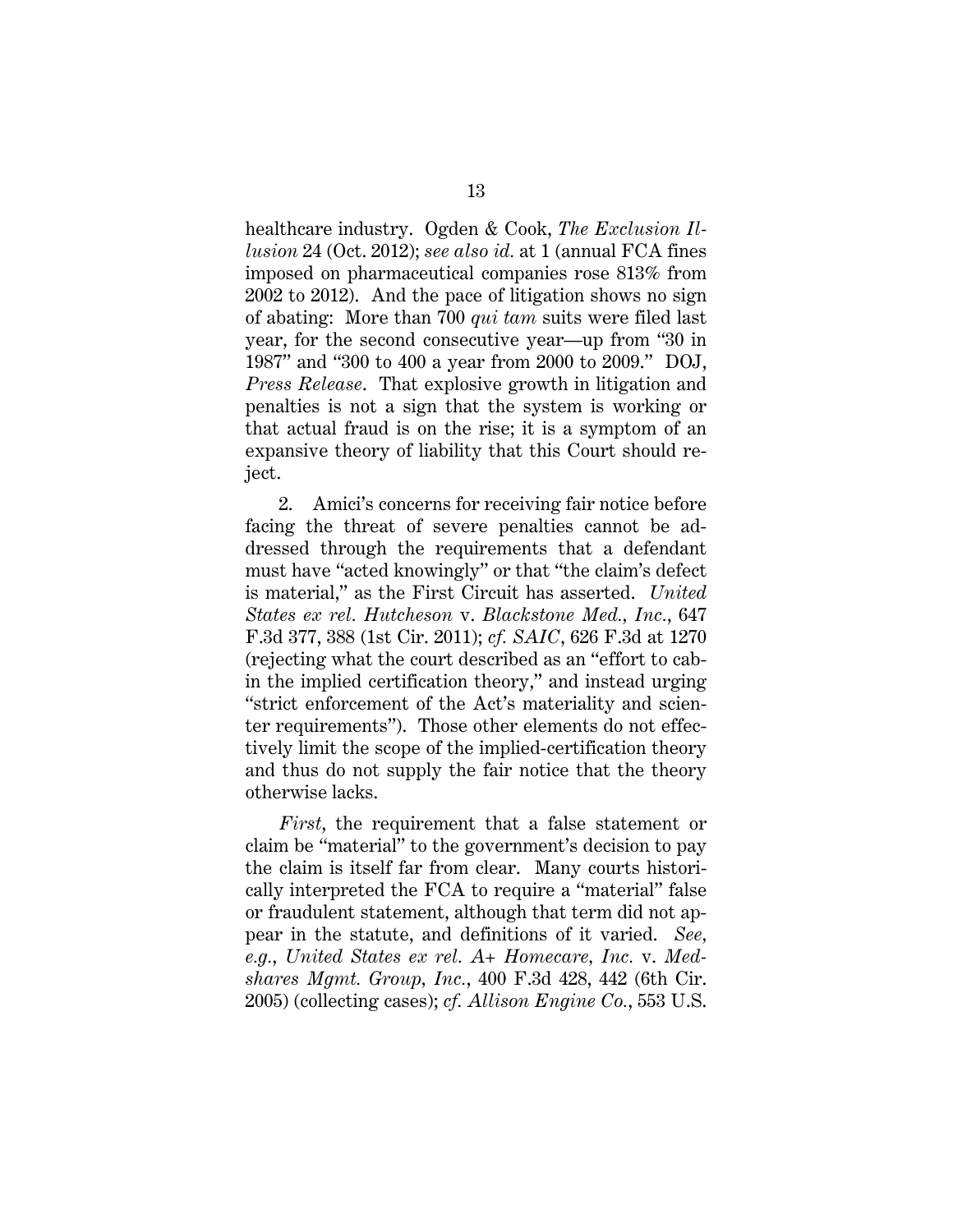at 665 (false statement must "be material to the Government's decision to pay"). In the Fraud Enforcement Recovery Act of 2009 (FERA), Pub. L. No. 111-21, § 4, 123 Stat. 1617, 1621-1622, 1623, Congress added a definition of "material" to the FCA but expressly incorporated that term into only two of the FCA's operative provisions. 31 U.S.C.  $\S 3729(a)(1)(B)$ , (G) (requiring a "material" false statement); *id.* § 3729(b)(4) (defining "material" as "having a natural tendency to influence, or be capable of influencing," the government's decision). The result is considerable post-FERA confusion.

The materiality element can also be exceedingly uncertain in practice. Courts must determine, after the fact, whether the government would have refused to pay a claim had it known of the contractor's alleged noncompliance with a given regulatory or contractual condition. The inquiry is necessarily subject to hindsight bias, turning in some cases on post hoc agency statements in litigation. *E.g.*, *United States ex rel. Thompson* v. *Columbia/HCA Healthcare Corp.*, 20 F. Supp. 2d 1017, 1046 (S.D. Tex. 1998) (crediting declaration from government official that agency "relied on" certain certifications "in determining the issues of payment and retention of payment"); *see also* Pet. Br. 46-47. Given that backwards-looking character, it has unsurprisingly produced "inconsistent, lopsided, and irrational results." 1 Boese § 2.04[B][2], at 2-250. For example, the fact that the government continued to pay a contractor's claims even after learning of a contractual or regulatory violation would seem to be dispositive of the question whether the violation was material, but the results in actual cases vary widely. *Compare United States ex rel. Harrison* v. *Westinghouse Savannah River Co.*, 352 F.3d 908, 915 (4th Cir. 2003) (false conflict-of-interest certification held material to payment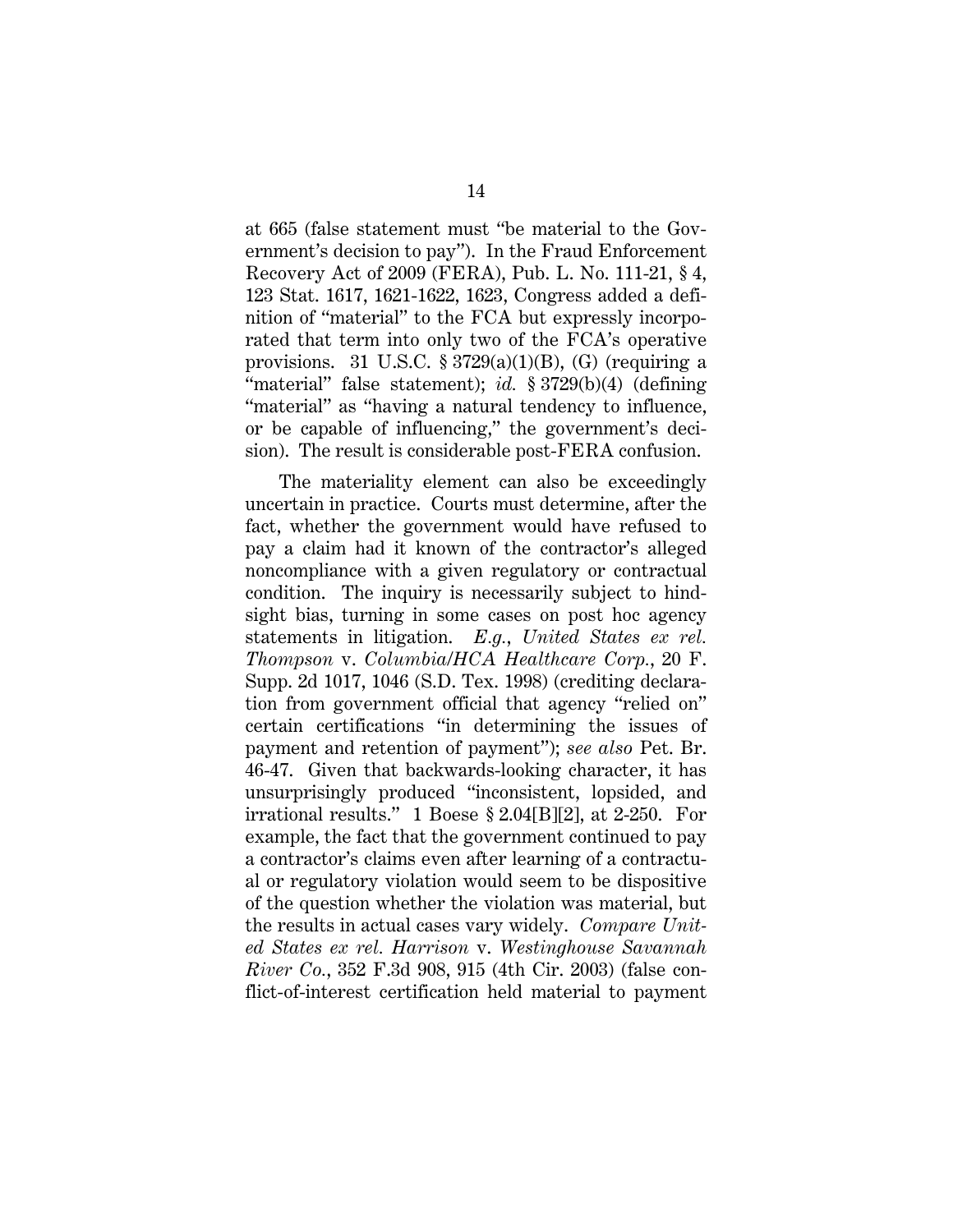decision even though government paid claims after learning of the problem), *with United States ex rel. Costner* v. *United States*, 317 F.3d 883, 887 (8th Cir. 2003) (contractual noncompliance held not material where agency "continued to approve monthly payments" after learning of problems). Materiality is thus no substitute for actual falsity.

*Second,* scienter and materiality are often difficult to address on a motion to dismiss because some courts regard them as "fact-intensive." *United States ex rel. Onnen* v. *Sioux Falls Indep. Sch. Dist. No. 49-5*, 688 F.3d 410, 414-415 (8th Cir. 2012); *see also Basic Inc.* v. *Levinson*, 485 U.S. 224, 236 (1988) (materiality is "inherently fact-specific"); Pet. Br. 54. Relying on these other elements to cabin the implied-certification theory thus "lowers the pleading bar" and makes it far "easier for a frivolous *qui tam* lawsuit to survive a motion to dismiss." Holt & Klass, *Implied Certification Under the False Claims Act*, 41 Pub. Cont. L.J. 1, 3 (2011); *see also* Martin, 101 Cal. L. Rev. at 260 (First Circuit's approach creates a "staggeringly low bar" to plead falsity). The result will be additional, costly discovery and settlement pressure.

#### C. Regulatory Noncompliance Is Not Fraud And Should Not Be Treated As Such

The implied-certification theory and the uncertainty and unfairness it creates are unnecessary to achieve any legitimate purpose of the FCA. Courts sympathetic to the theory have stressed Congress's broad goal in the Act to "reach all fraudulent attempts to cause the Government to pay out sums of money." S. Rep. No. 99-345, at 9 (1986). But the implied-certification theory reaches far beyond the conduct Congress intended to target, sweeping in conduct that is not fraud. Pet. Br.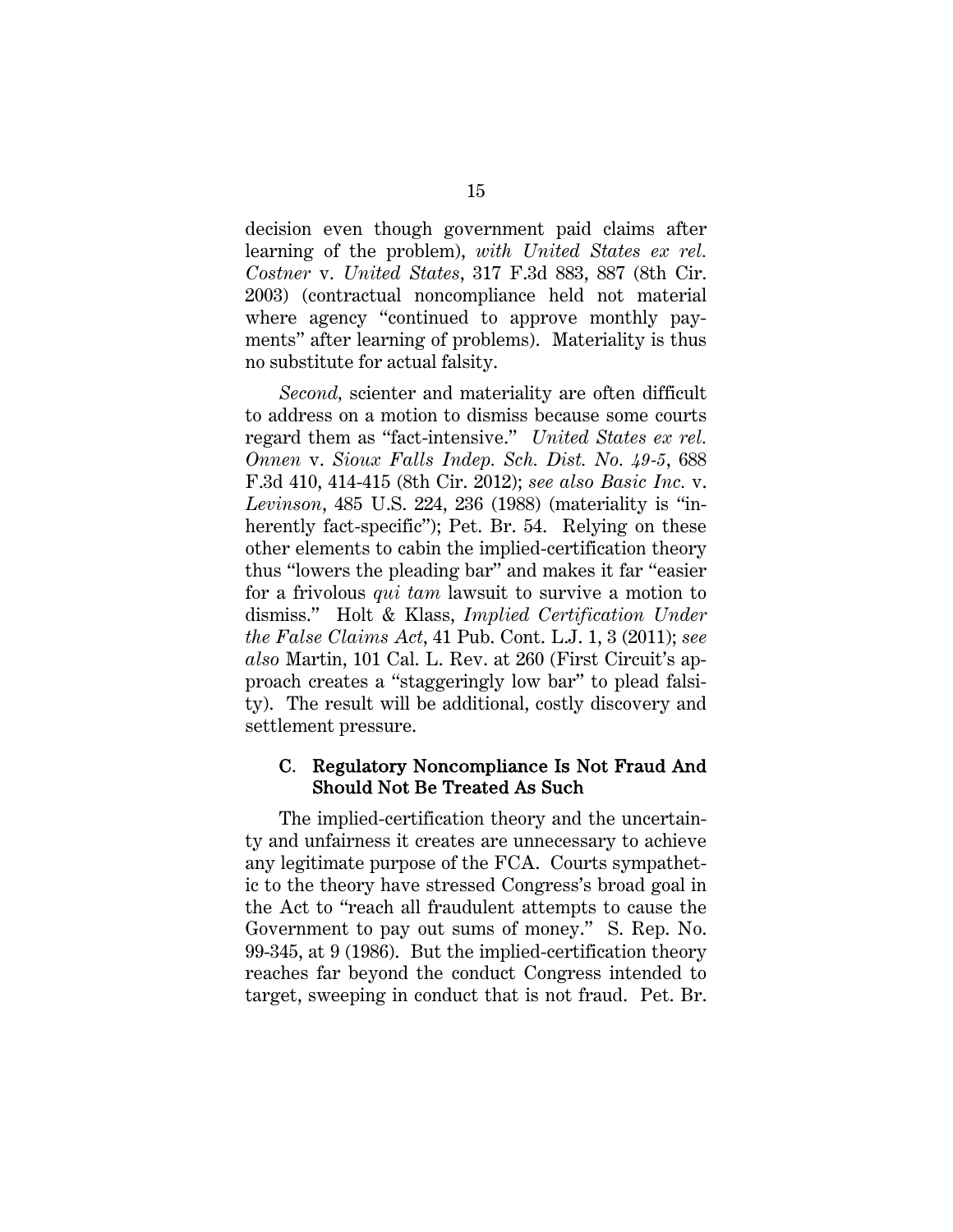35-41. The theory wrongly sanctions efforts by the government or a relator to transform noncompliance with a complex regulations into actionable fraud. Indeed, even courts that have adopted the theory have recognized that it is "prone to abuse by the government and *qui tam* relators who, seeking to take advantage of the FCA's generous remedial scheme, may attempt to turn the violation of minor contractual provisions into an FCA action." *SAIC*, 626 F.3d at 1270.

The FCA is "not the proper mechanism for government to enforce violations" of regulations or administrative program conditions, divorced from any affirmatively false claim or expressly false certification. *United States* v. *Sanford-Brown, Ltd.*, 788 F.3d 696, 712 (7th Cir. 2015). It was never intended to be "a general 'enforcement device' for federal statutes, regulations, and contracts." *United States ex rel. Steury* v. *Cardinal Health, Inc.*, 625 F.3d 262, 268 (5th Cir. 2010); *cf. Mikes* v. *Straus*, 274 F.3d 687, 699 (2d Cir. 2001) (FCA "not designed for use as a blunt instrument to enforce compliance with all medical regulations"). Noncompliance with regulatory or contractual provisions should instead generally be addressed administratively or through the dispute-resolution mechanisms specified in a contract. These measures provide the government with ample authority to remedy any violations, as well as significant discretion not to pursue minor technical violations. There is thus no need for any judicial expansion of the FCA.

This is certainly true of the healthcare area, in which amici's members operate. The state and federal agencies responsible for regulating the development, sale, and reimbursement of medical devices and biopharmaceuticals already have—and make extensive use of—a panoply of administrative and judicial enforce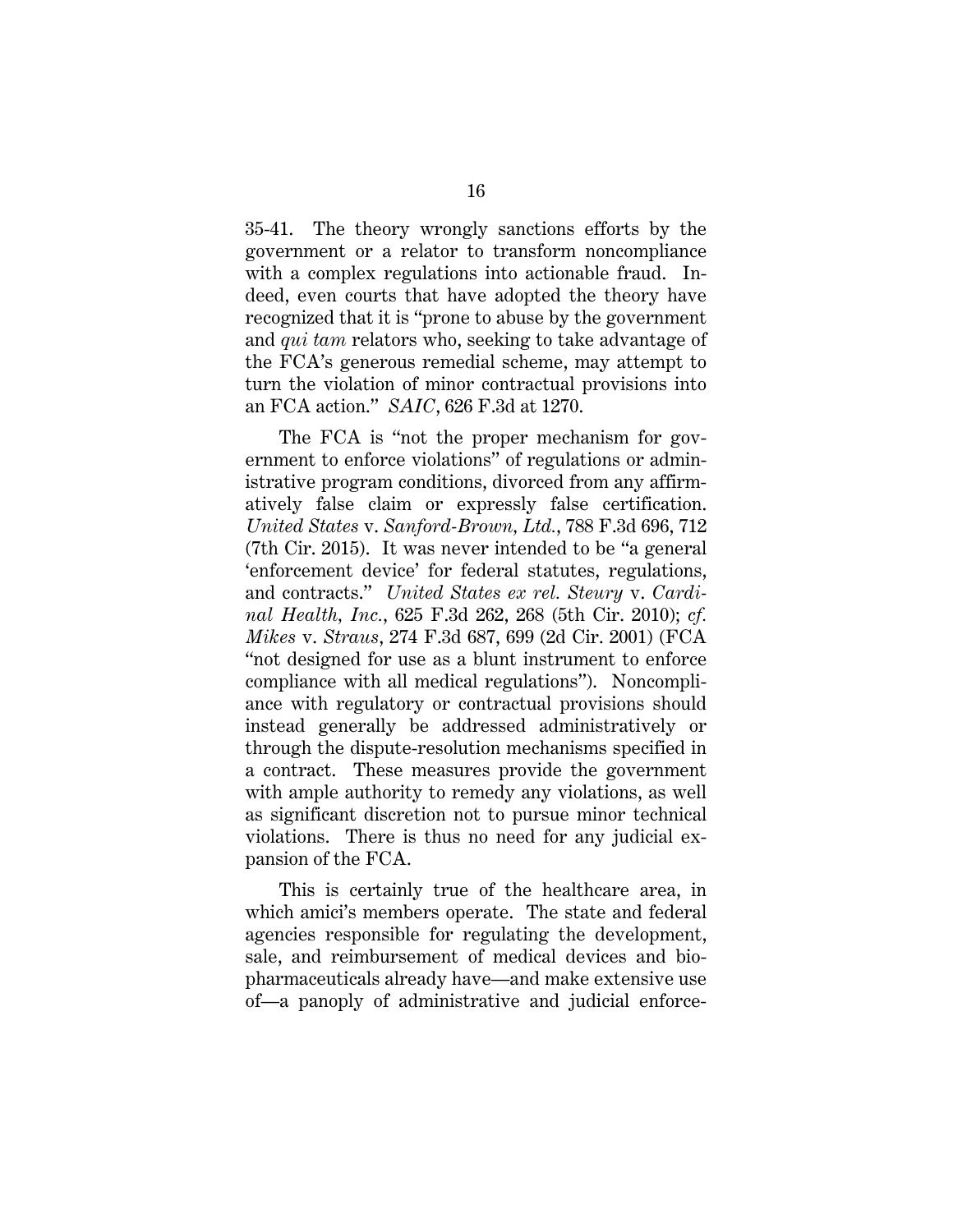ment mechanisms specifically tailored to address perceived regulatory violations.

The Food and Drug Administration, for example, has a "variety of enforcement options that allow it to make a measured response to" perceived violations of the complex regulatory regime governing pharmaceuticals and medical devices. *Buckman Co.* v. *Plaintiffs' Legal Comm.*, 531 U.S. 341, 349 (2001). Congress provided specific statutory authority for the agency to address the most serious violations by imposing civil monetary penalties and by suits for injunctive relief and seizure of the offending products. 21 U.S.C. §§ 332- 334. The agency may also revoke marketing authorization if warranted, after notice to the application holder and an opportunity for a hearing. *Id.* § 355(e). And it may refer violators to the Justice Department for criminal prosecution—under strict liability, even for firsttime offenders. *See id.* § 333(a)(1)-(2); *United States* v. *Dotterweich*, 320 U.S. 277, 280-281 (1943).

The agency also has at its disposal myriad administrative mechanisms to monitor and encourage regulatory compliance, and to sanction noncompliance, without the inappropriate threat of devastating FCA liability. When the FDA inspects a manufacturing facility, for instance, it typically details any perceived noncompliance in formal Inspectional Observations. 1 Levine, *FDA Enforcement Manual* ¶ 339 (2008); *see* 21 U.S.C. § 374(b) (inspection report). For "violations of regulatory significance," the agency issues warning letters "to achieve voluntary compliance" and to provide "prior notice" to the regulated party of the compliance issue. FDA, *Regulatory Procedures Manual* § 4-1-1 (July 2012). For lesser infractions, not deemed by the agency to be "of regulatory significance," the FDA also issues so-called "untitled letters" (*i.e.*, letters not designated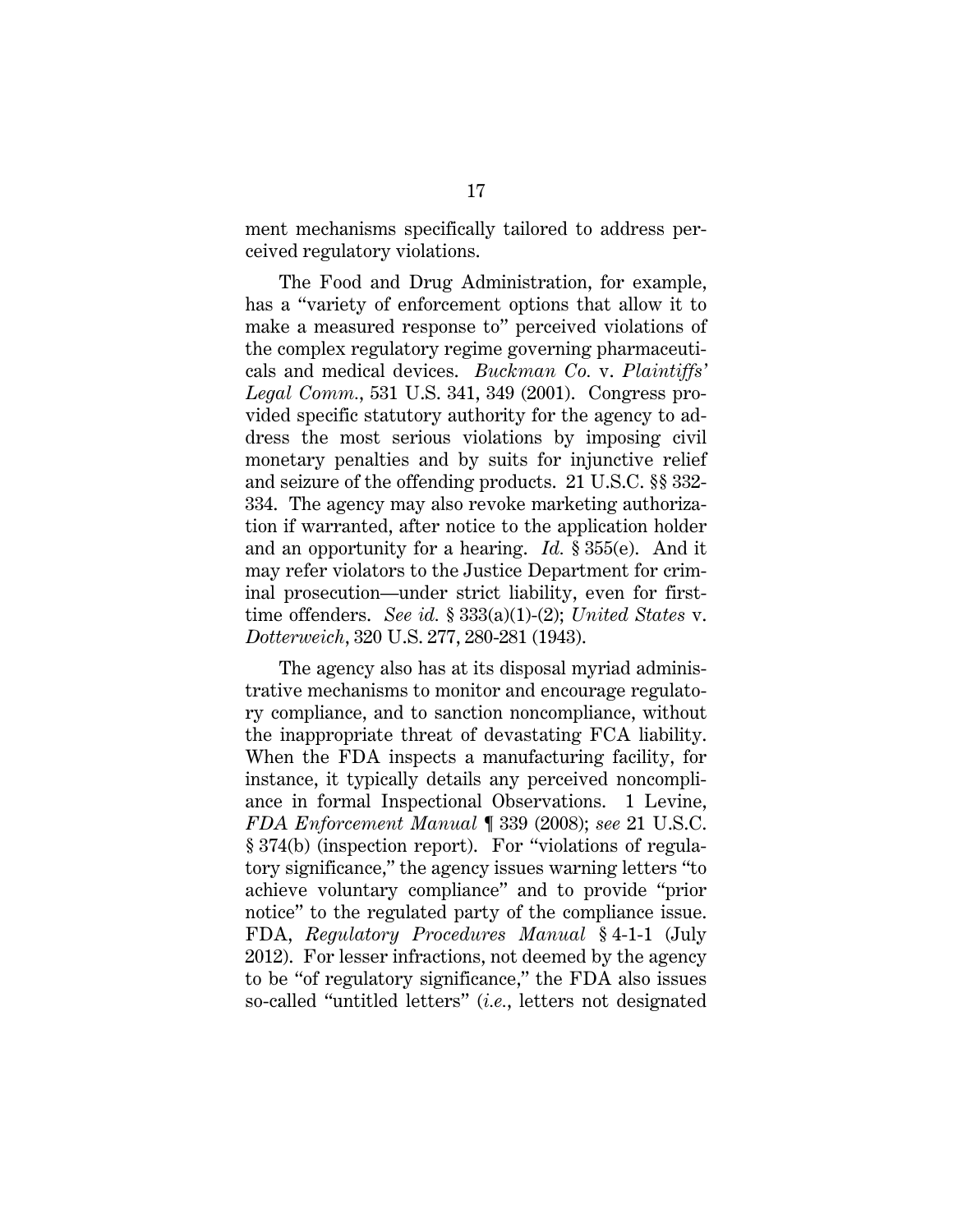as formal warning letters). *Id.* § 4-2-1. Uncorrected regulatory violations can result in a number of administrative sanctions in addition to the remedies described above—including mandatory product recalls, *e.g.*, 21 U.S.C. § 360h(e) (medical devices); withdrawal or suspension of the agency's approval to sell the product, *e.g.*, *id.* § 360e(e) (same); and import bans or manufacturing facility shutdowns, *e.g.*, FDA, *Manual* § 9-1 (listing statutory authorities). Under 21 U.S.C. § 335a, in some circumstances the agency may also "debar"—ban from the industry—"individuals found to have participated in or countenanced fraud respecting any 'drug product.'" 1 Levine ¶ 740.

The Office of Inspector General at the Department of Health and Human Services also has an array of enforcement tools, such as civil monetary penalties and the authority to exclude individuals and companies from participation in federally-funded healthcare programs; unlike the FCA, these tools are specifically targeted at healthcare fraud. *See, e.g.*, HHS OIG, *Civil Monetary Penalty Authorities*, http://oig.hhs.gov/fraud/ enforcement/cmp/cmpa.asp (last visited Jan. 26, 2016) (listing 25 separate statutory authorities for civil monetary penalties); 42 U.S.C. § 1320a-7 (exclusion).

Both agencies make effective and broad use of these tailored enforcement mechanisms, which Congress intended to be employed to combat regulatory noncompliance. *See, e.g.*, 1 Levine ¶ 141 ("more than 40,000" FDA enforcement actions annually); FDA, *FDA Enforcement Statistics Summary: Fiscal Year 2014*, at 1 (8,000 warning letters in 2014); DOJ & HHS, *Annual Report of the Departments of Health and Human Services and Justice: Health Care Fraud and Abuse Control Program FY 2014*, at 1-2 (Mar. 19, 2015) (4,000 exclusion orders).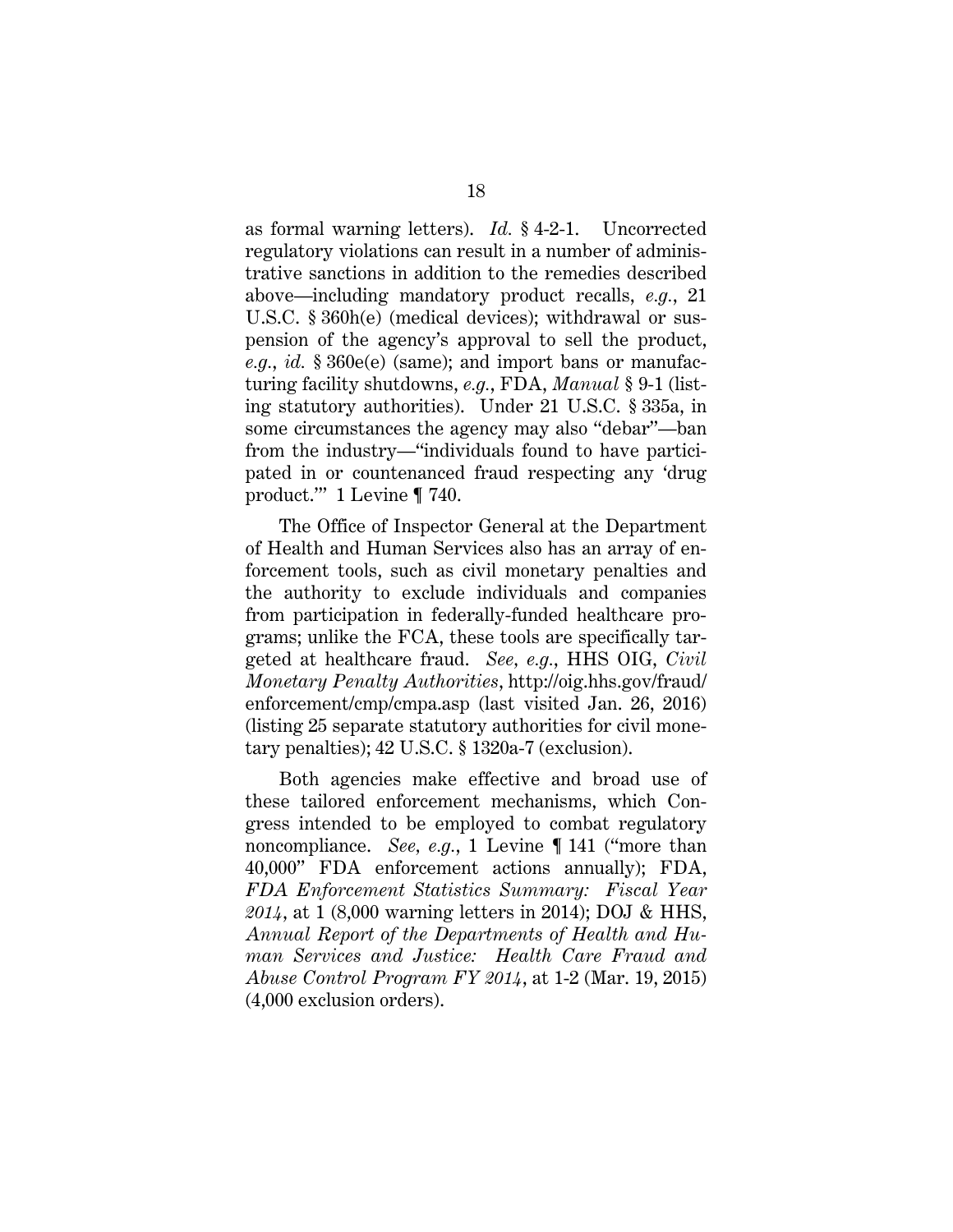Set against these tailored administrative tools, the blunt instrument of the FCA is particularly ill-suited for pursuing the sorts of undisclosed regulatory violations often asserted in implied-certification cases. The FCA's *qui tam* provisions and massive penalties create financial incentives for private relators to target regulatory violations that the government itself does not deem significant. *See Hughes Aircraft Co.* v. *United States ex rel. Schumer*, 520 U.S. 939, 949 (1997) ("[R]elators are … less likely than is the Government to forgo an action arguably based on a mere technical noncompliance with reporting requirements that involved no harm to the public fisc."). In fact, private FCA suits may affirmatively frustrate agencies' exercise of their administrative enforcement discretion, effectively "'short-circuit[ing] the very remedial process the Government has established to address non-compliance with those regulations.'" *United States ex rel. Rostholder* v. *Omnicare, Inc.*, 745 F.3d 694, 702 (4th Cir.), *cert. denied*, 135 S. Ct. 85 (2014); *see, e.g.*, *United States ex rel. Johnson* v. *Shell Oil Co.*, 34 F. Supp. 2d 429, 432- 433 (E.D. Tex. 1998) (permitting FCA litigation to proceed even though Interior Department had not yet completed its internal audit process into the same alleged violations).

The implied-certification theory is not needed to vindicate the FCA's important function in combating fraud against the government. Until recently, it had not been employed to punish regulatory noncompliance. Rejecting the implied-certification theory thus would *return* the statute to playing its traditional role: punishing fraud.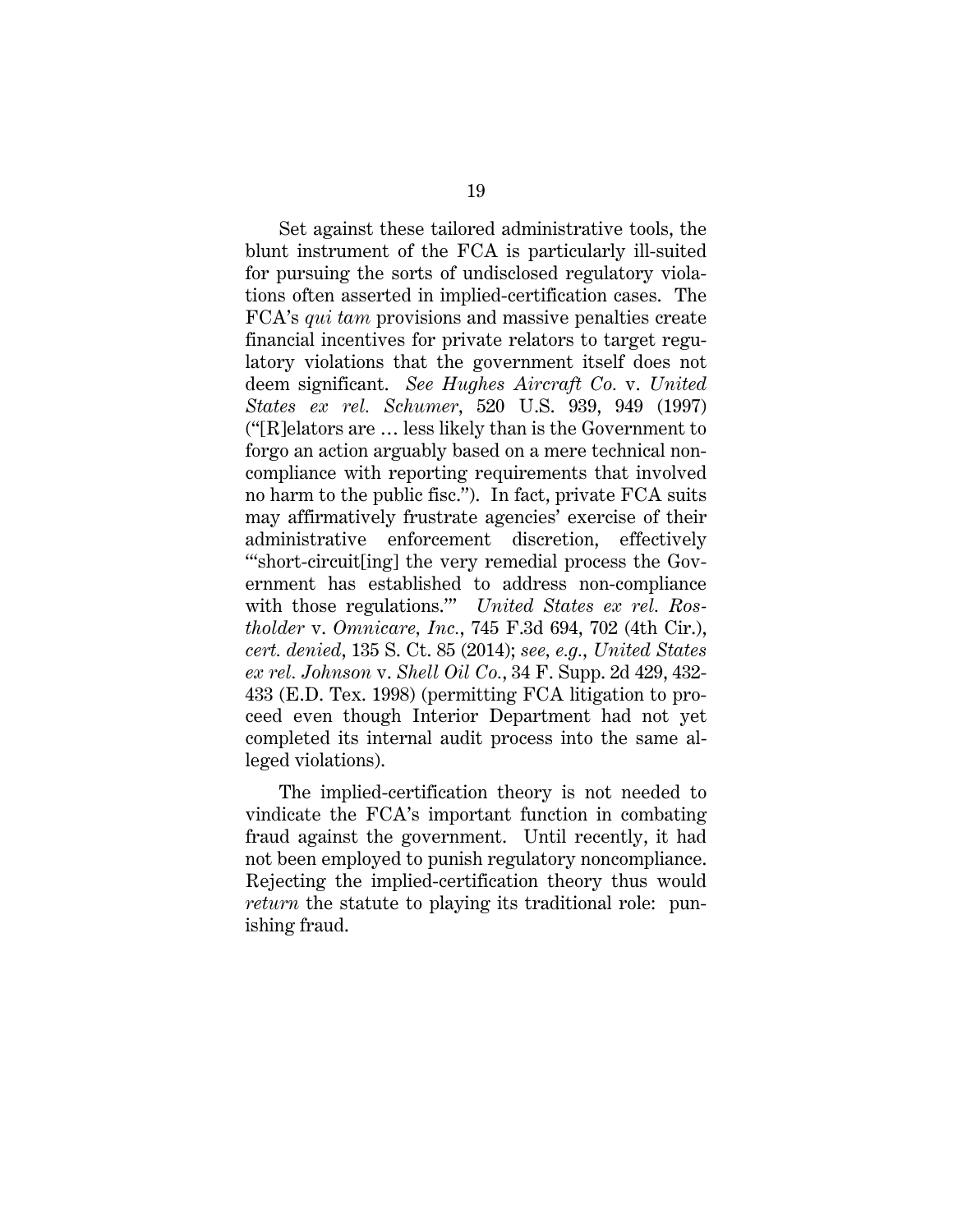#### D. The Experiences Of Amici's Members Confirm The Dangers Of Implied Certification

The fundamental uncertainty of the impliedcertification theory invites baseless and costly litigation premised on a wide range of alleged regulatory compliance issues in the healthcare industry—issues that are properly the domain of the administrative remedies available to the FDA, HHS, and other agencies. Several representative examples are described below. The alleged noncompliance at the heart of these cases falls far short of the sort of fraud for which the FCA should be reserved, and many of these suits have properly been rejected by the courts. But the deluge of litigation underscores how the implied-certification theory invites private relators to seek to transform any undisclosed failure to comply with a regulation or program condition into fraud. Moreover, many of the suits described below have failed only because the regulation at issue was not expressly designated as a condition of payment; those cases likely would have been decided differently under the First Circuit's approach. And, even when defendants ultimately prevail in these cases, the cost of defending litigation premised on the impliedcertification theory is ultimately borne by all industry participants—manufacturers, providers, and patients alike.

#### 1. Promotion And Marketing

The marketing of medical drugs and devices is subject to intricate statutory and regulatory regimes, and the FDA has authority to address violations of those regimes in a variety of ways, including by imposing civil monetary penalties. *See supra* pp. 17-18. Prosecutors and private relators have nevertheless aggressively pursued various alleged unlawful marketing practic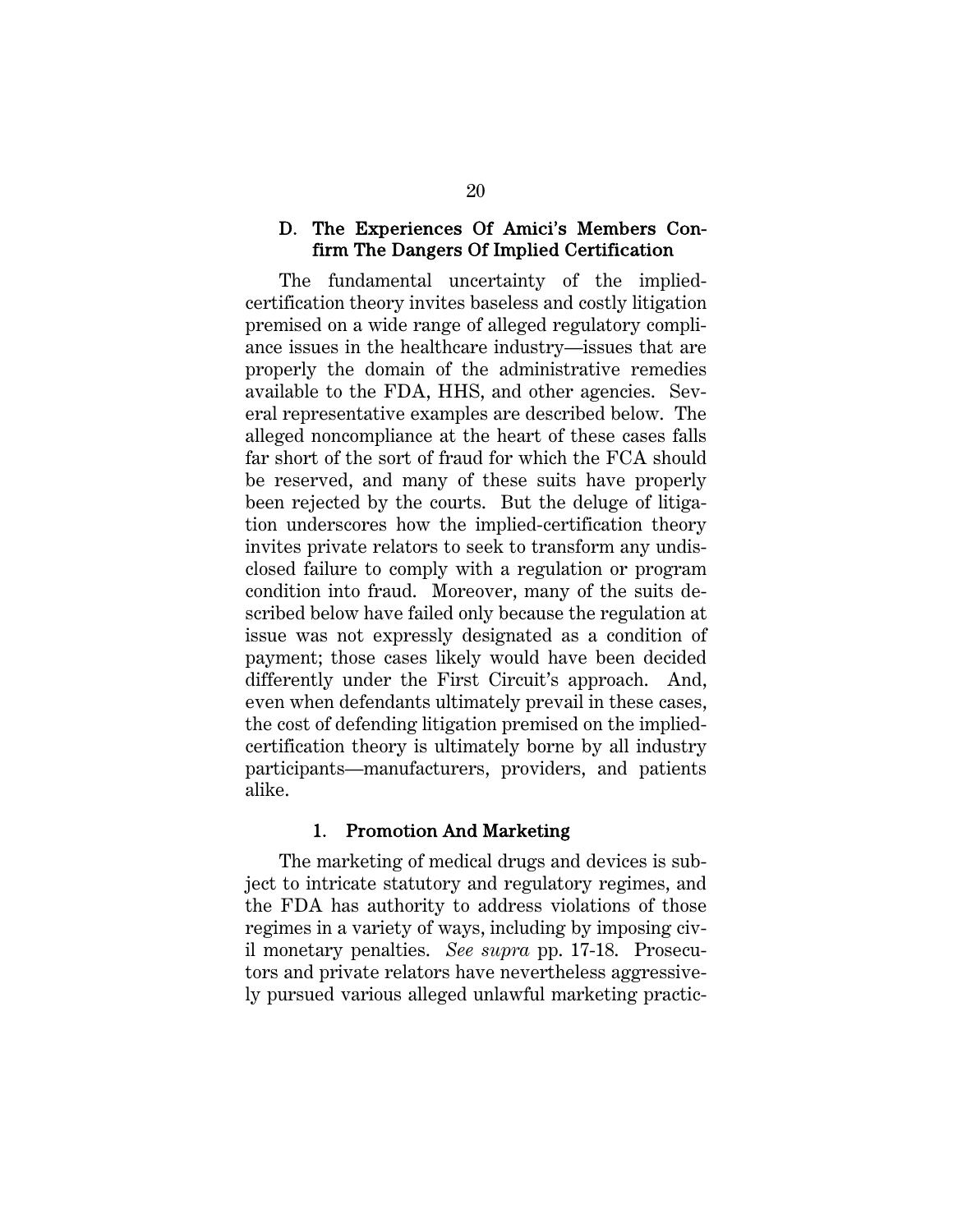es with the blunt instrument of the FCA, subjecting companies to the threat of massive penalties and treble damages under the implied-certification theory—even when there is no dispute that the claims submitted to the government were entirely accurate on their face, for medications and devices patients actually received and from which they actually benefitted.

As relevant here, when the FDA grants approval to sell a new drug or certain medical devices, the agency also approves labeling that the manufacturer must include with the product, detailing the conditions for which the drug or device is indicated and the manner of use. *See, e.g.*, *United States* v. *Caronia*, 703 F.3d 149, 152-153 (2d Cir. 2012) (overview). After approval, physicians may exercise their medical judgment to use a device or drug for a purpose or in a manner other than as specified in the labeling. Such "off-label" use is "generally accepted" by the medical community, *Buckman Co.*, 531 U.S. at 351, and is expressly contemplated by the Federal Food, Drug, and Cosmetic Act, 21 U.S.C. § 396. Nonetheless, the FDA considers a manufacturer's "promotion" of a physician's legal offlabel prescription to be contrary to the labeling regime and evidence that the products are misbranded in violation of federal law. *E.g.*, *Final Guidance on Industry-Supported Scientific and Educational Activities*, 62 Fed. Reg. 64,074, 64,075 (Dec. 3, 1997).

Allegations of off-label promotion have fueled numerous FCA suits (and enormous settlements) under an expansive implied-certification theory. The central claim in these cases is, typically, that a drug or device manufacturer engaged in off-label promotion, did not disclose that activity, and caused healthcare providers to submit claims for reimbursement to the government that impliedly—and falsely—certified regulatory com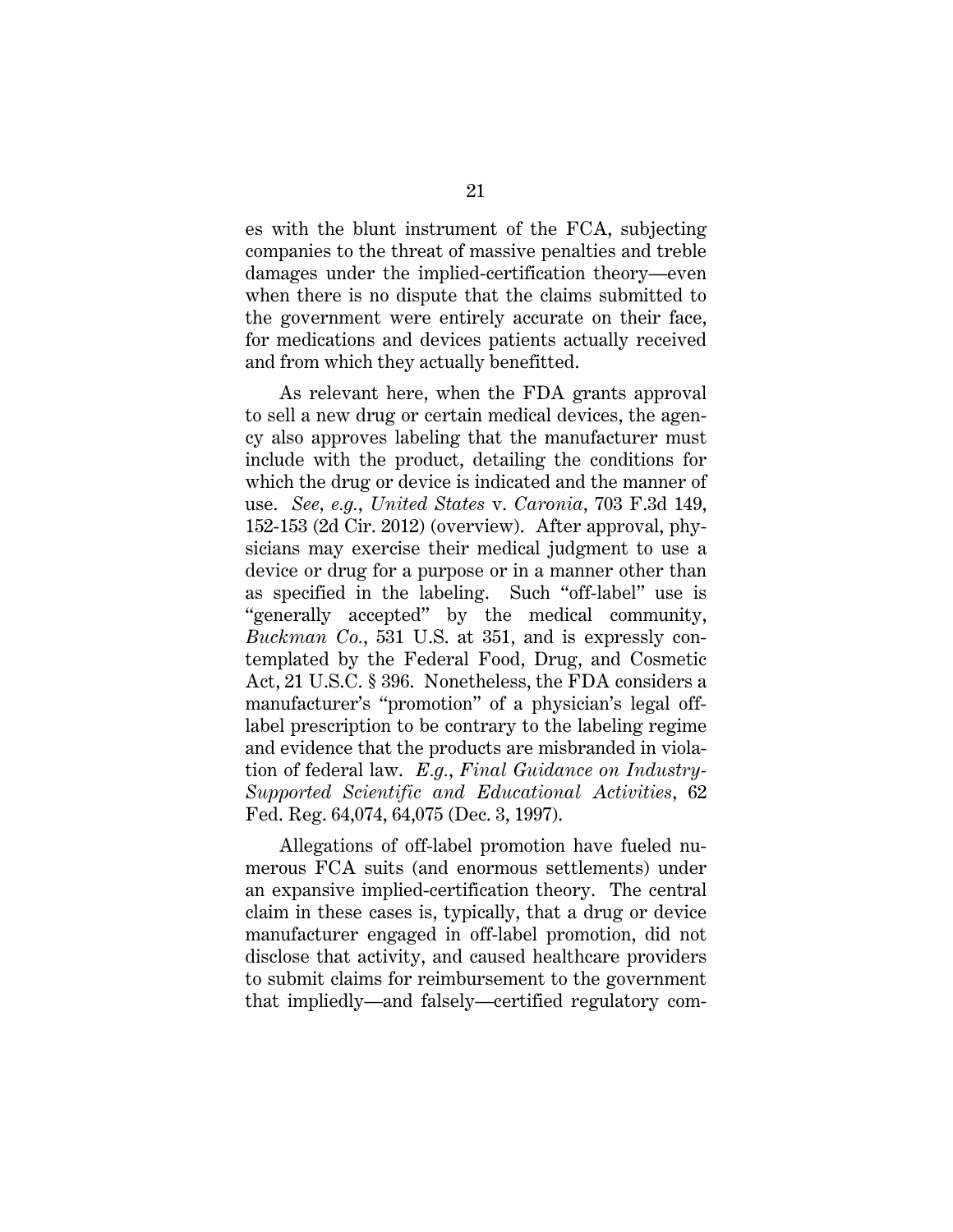pliance. *See* Hall & Berlin, *When You Have a Hammer Everything Looks Like a Nail*, 61 Food & Drug L.J. 653, 658 (2006); *e.g.*, *United States ex rel. Simpson* v. *Bayer Corp.*, 2014 WL 1418293, at \*8-10 (D.N.J. Apr. 11, 2014) (dismissing claims where off-label use would have been reimbursed in any event); *United States ex rel. Bennett* v. *Medtronic, Inc.*, 747 F. Supp. 2d 745, 777-778 (S.D. Tex. 2010) (same, explaining that "off-label use of a drug or medical device is distinct from medically unnecessary use"); *United States ex rel. Galmines* v. *Novartis Pharm. Corp.*, 2013 WL 2649704, at  $*11$  (E.D. Pa. June 13, 2013) (declining to dismiss). Nothing in the labeling regulations provides any notice that off-label promotion, which may well be entirely truthful in its own right, might result under the FCA in treble damages and statutory penalties of up to \$11,000 per *claim*—*i.e.*, per request for reimbursement by providers.<sup>4</sup> Yet the implied-certification theory practically invites such suits, by allowing plaintiffs to craft expansive theories of liability even in the absence of any actual misstatements.

Other recent suits have involved alleged inaccuracies in promoting drugs or devices for their indicated conditions, again predicated entirely on the legal fiction of implied certification. For example, in one such case—stayed pending the Court's decision in this matter—the plaintiff alleges that the defendants misrepresented the relative efficacy of the drug in question over other less expensive treatment options, thus allegedly rendering virtually every claim for reimbursement for

 $\overline{4}$  $4$  Indeed, nothing in the labeling regulations even "expressly prohibit[s] the 'promotion' or 'marketing' of drugs for off-label use," *Caronia*, 703 F.3d at 154, let alone provides fair warning of potential FCA liability.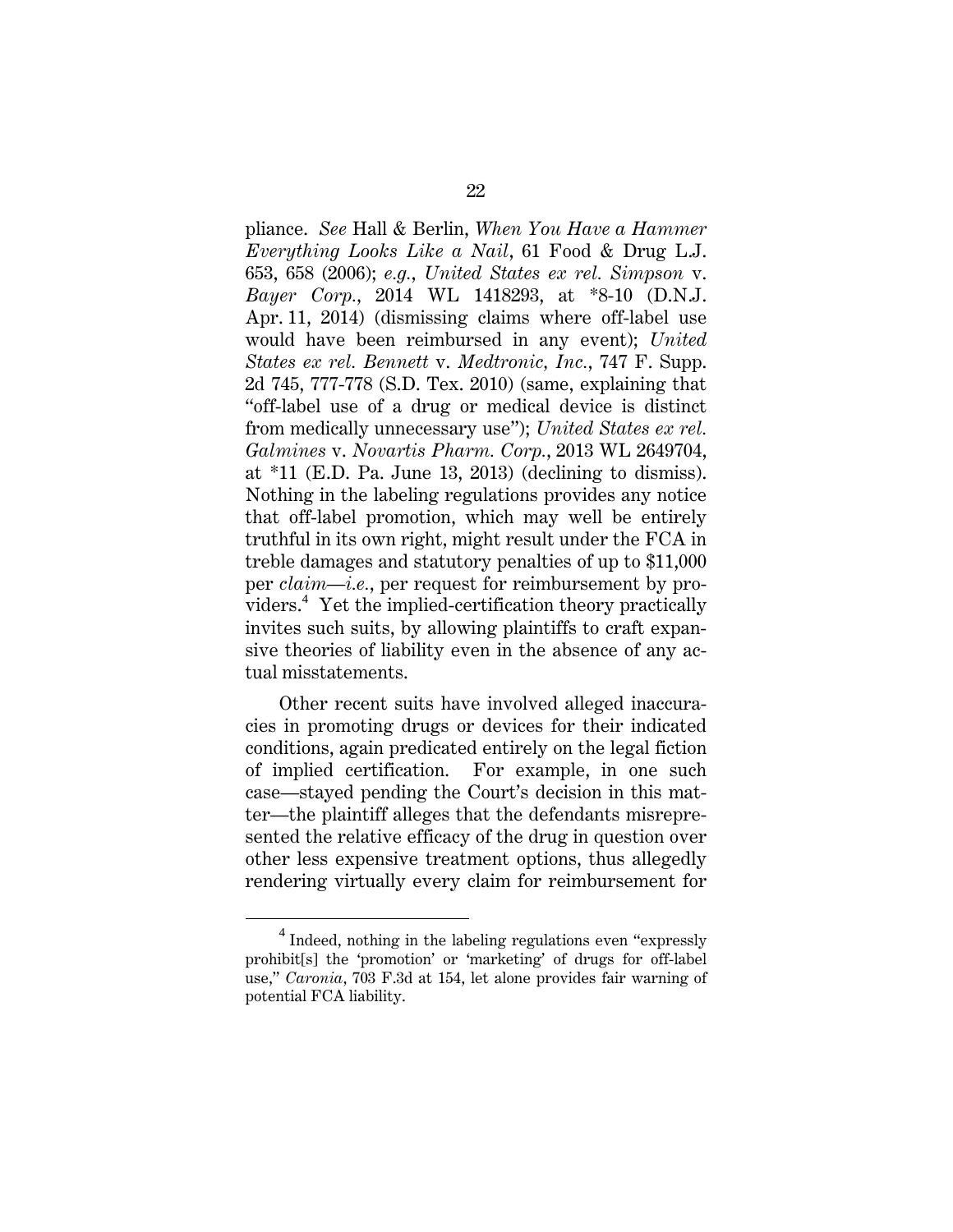the drug "fraudulent" under the FCA. *In re Plavix Mktg., Sales Practices & Prods. Liab. Litig. (No. II*), 2015 WL 4997077, at \*2 (D.N.J. Aug. 20, 2015). The district court has to date rejected that theory, but only after considerable and expensive litigation over whether the federal healthcare programs were obligated to pay claims for "on-label" use of the drug regardless of any alleged inaccurate marketing. If the Court does not eliminate or curtail the implied-certification theory, similar suits will surely follow.

#### 2. Adverse-Event Reporting

The implied-certification theory has fueled a number of suits alleging, at bottom, technical noncompliance with the regulations governing a drug manufacturer's reporting duties to the FDA. Manufacturers must inform the FDA if they learn of an "adverse event" caused by a drug or medical device. *See* 21 C.F.R. §§ 310.305(c), 314.80(c), 314.98 (drugs); *id.* § 600.80(c) (biological products); *id.* § 803.50(a) (medical devices). Persistent failure to comply with those regulations can result in the FDA's withdrawing its approval for the product or in other administrative sanctions. *E.g.*, 21 U.S.C.  $§ 360e(e)(1)(D)(i)$  (withdrawal of premarket approval of medical device).

In FCA litigation, however, relators have asserted that a manufacturer's alleged failure to file adverseevent reports is not merely a regulatory infraction but a fraud on the government under the impliedcertification theory. *See, e.g.*, *United States ex rel. Roop* v. *Hypoguard USA, Inc.*, 559 F.3d 818, 824 (8th Cir. 2009) (affirming dismissal of FCA claims premised on alleged failure to file required device reports); *United States ex rel. Ge* v. *Takeda Pharm. Co.*, 2012 WL 5398564, at \*5-6 (D. Mass. Nov. 1, 2012) (dismissing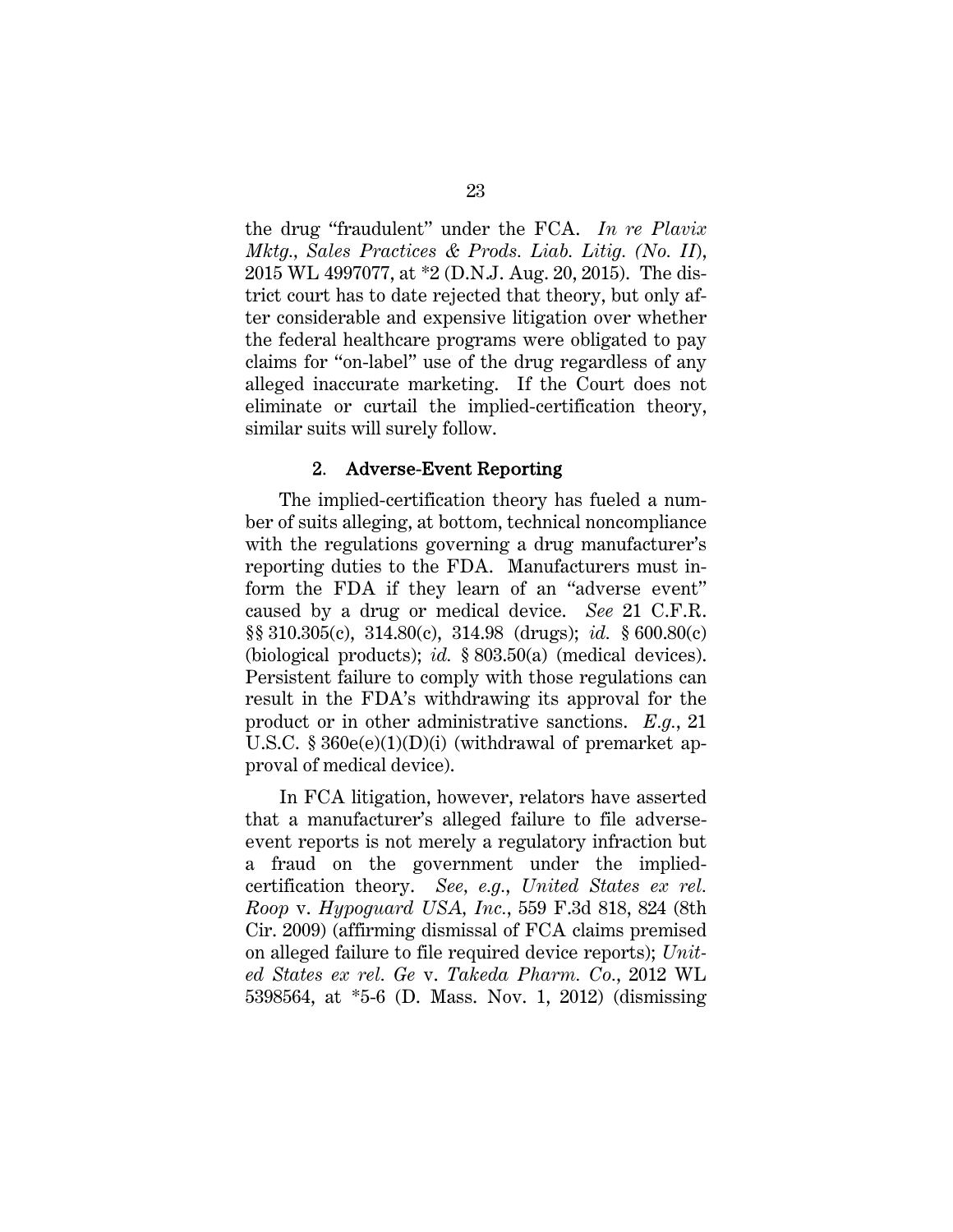similar suit), *aff'd*, 737 F.3d 116 (1st Cir. 2013); *United States ex rel. Krahling* v. *Merck & Co.*, 44 F. Supp. 3d 581, 594-595 (E.D. Pa. 2014) (declining to dismiss). The theory of these suits is *not* that the claims for reimbursement submitted to federal healthcare programs were themselves facially inaccurate in any respect, but rather that drug or device manufacturers caused providers to submit claims for reimbursement that impliedly and falsely represented that all adverse events had been reported. Again, nothing in any of the FDA's regulations remotely suggests that failure to file adverse-event reports will result in liability for treble damages and mandatory penalties per claim for reimbursement submitted while in technical noncompliance with the reporting regulations.

#### 3. Current Good Manufacturing Practices

Amici's members have also faced a number of suits, again predicated on implied certification, involving alleged noncompliance with the FDA's "Current Good Manufacturing Practices" (CGMPs), which are regulations and associated agency guidance intended to set out minimum standards "for methods to be used in, and the facilities or controls to be used for, the manufacture, processing, packing, or holding of a drug" to assure the drug's safety, quality, and purity. 21 C.F.R. § 210.1(a). Failure to abide by the minimum standards may cause the resulting drug to be deemed "adulterated." *Id.* § 210.1(b). "The regulations are designed to be flexible … in order to cover a wide variety of manufacturing environments and evolving technical standards," and the result is necessarily a high degree of "ambiguity" about what exactly is required in any specific situation. Schulman et al., *Manufacturing Trouble*, 12 Pharm. L. & Indus. Report 1464, 1465 (Oct. 17, 2014).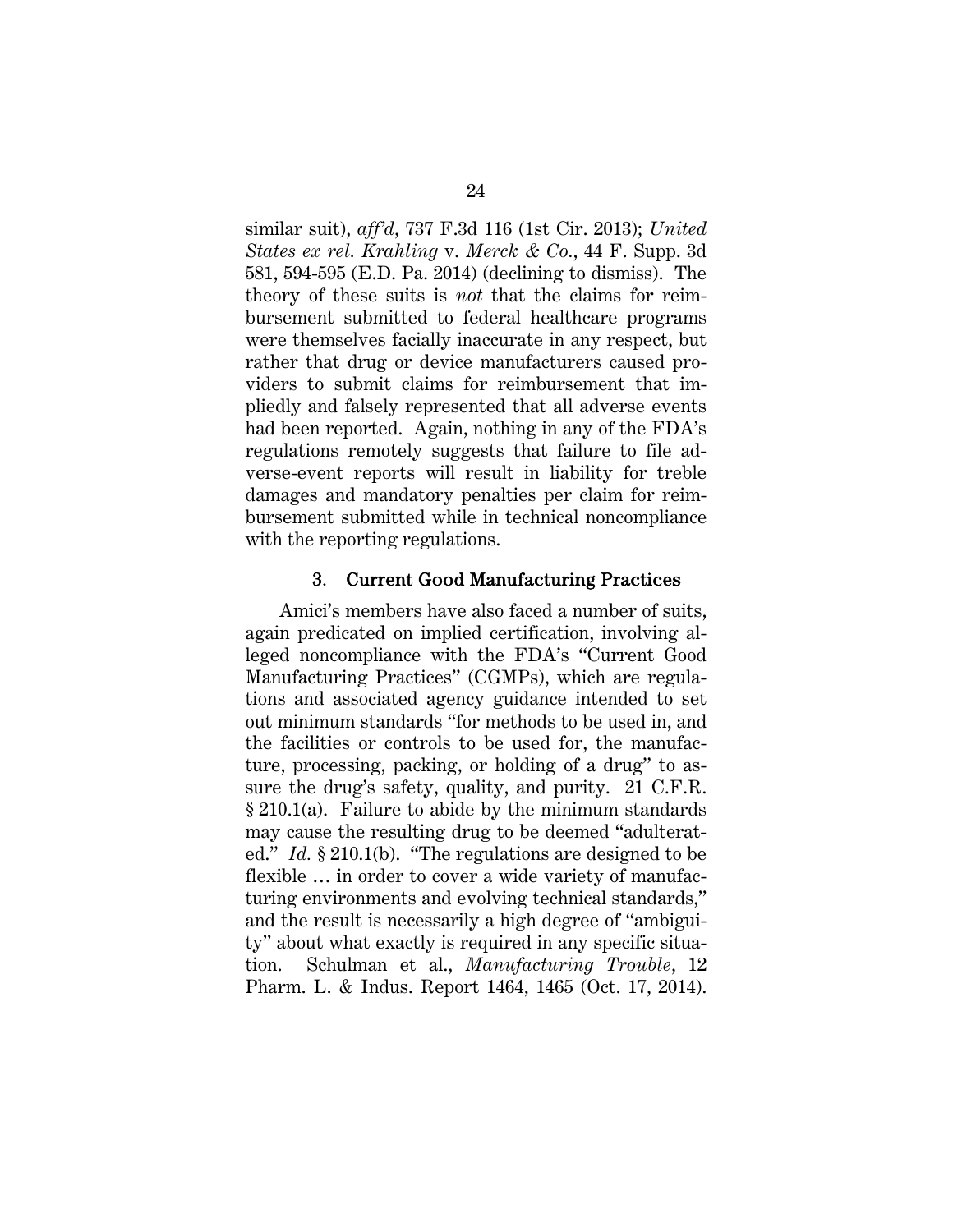That has not prevented relators—and the government—from seeking to transform undisclosed violations of the CGMPs into fraud under the FCA.

For example, in *Rostholder*, 745 F.3d at 698, the relator alleged that the defendant manufacturers had violated the CGMPs by repackaging penicillin in the same building where other non-penicillin drugs were also packaged, thus causing a risk that the other drugs were contaminated with penicillin. The plaintiff's FCA theory was a paradigmatic example of implied certification. There was no suggestion that any provider's claim for reimbursement to the government had been inaccurate in any respect (nor, for that matter, any alleged effect on patients). Rather, the plaintiff argued that the manufacturer's alleged violation of the CGMPs rendered the drugs adulterated and ineligible for Medicare and Medicaid reimbursement, and therefore that any claim for reimbursement for those drugs was impliedly false. *Id.* at 701-702.

That theory was rejected by the Fourth Circuit, but only after costly and uncertain litigation about whether federal healthcare programs were required to pay the claims notwithstanding any undisclosed failure to follow the CGMPs. *Rostholder*, 745 F.3d at 701-702. Moreover, the court's holding was premised on its conclusion that the Medicare and Medicaid statutes do not expressly require "compliance with the CGMPs" as a condition of payment. *Id.*; *see also United States ex rel. Campie* v. *Gilead Scis., Inc.,* 2015 WL 106255, at \*12 (N.D. Cal. Jan. 7, 2015) (similar, noting that "[v]iolations of … cGMPs would seem better addressed by the FDA regulatory process than by the blunt tool of FCA litigation").It would be far more consistent with the text and purposes of the FCA to recognize, instead, that claims like the ones at issue in *Rostholder*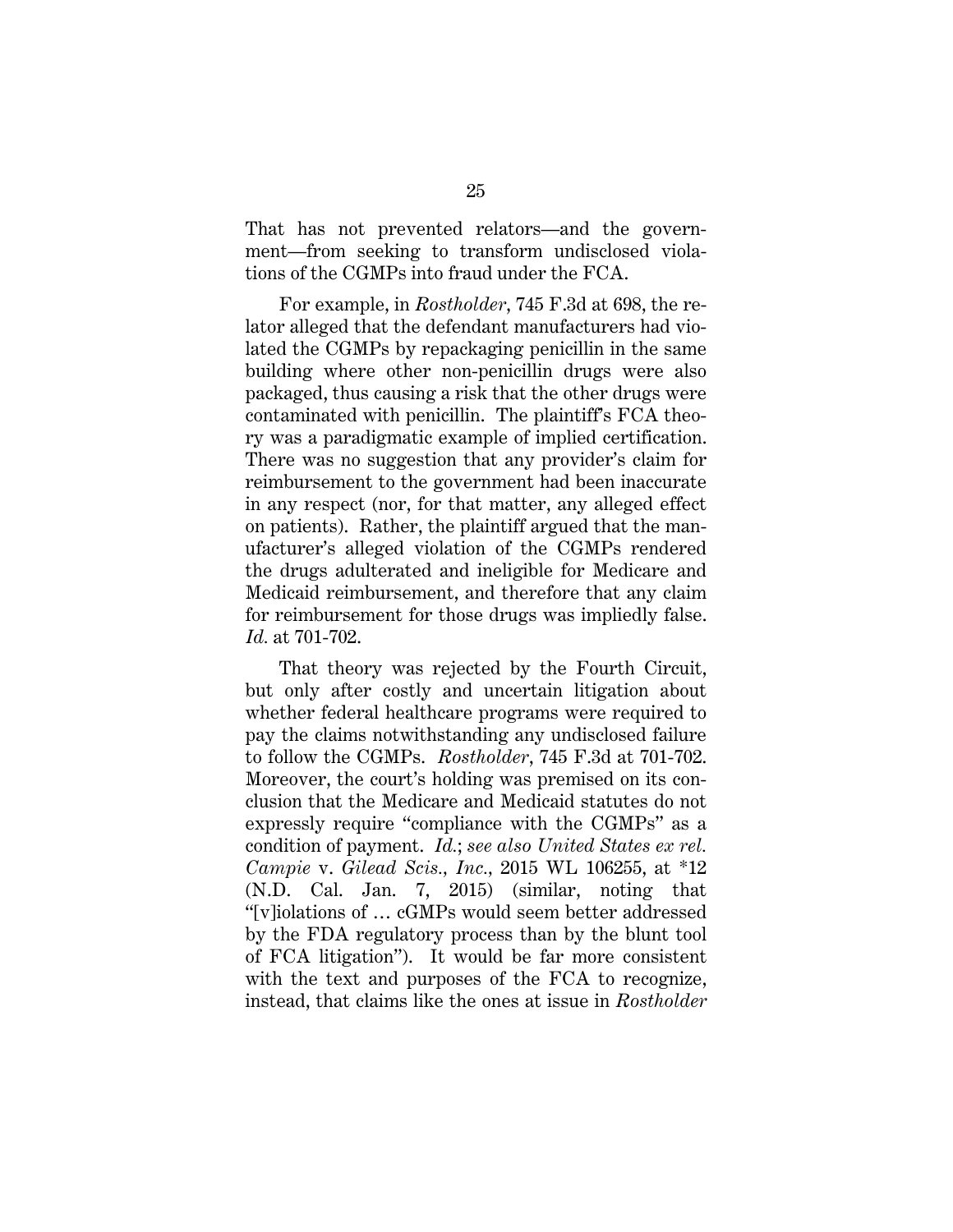are not "false or fraudulent" in any respect because a request for reimbursement carries with it no implication at all about the manufacturing practices used in making the drug.

#### II. THE COURT SHOULD REJECT OR SHARPLY LIMIT IM-PLIED CERTIFICATION

Amici fully agree with petitioner that the Court should reject the implied-certification theory of liability entirely, as the Seventh Circuit has done. *Sanford-Brown, Ltd.*, 788 F.3d at 708-712. The theory is contrary to the statutory text; to the purposes of the FCA; and to common law principles, which Congress presumptively intended to incorporate and which would require more than undisclosed violations of a contract or regulation to constitute fraud. Pet. Br. 29-41.

A number of courts that have nevertheless adopted the implied-certification theory have struggled to "maintain a 'crucial distinction' between punitive FCA liability and ordinary breaches of contract," *Steury*, 625 F.3d at 268, by imposing various atextual limitations on the theory. In amici's view, the fact that courts have been compelled to invent limitations to cabin the theory primarily illustrates why it should be rejected in the first instance as vastly overbroad. But if the impliedcertification theory is not rejected outright, amici urge the Court to impose clear and workable limits on it, in order to provide at least some notice to defendants of exactly what is being impliedly certified when a contractor submits a claim to the government.

Amici are concerned, in particular, that the "condition of payment" limitation adopted by several courts suffers from many of the same failings as the impliedcertification theory more broadly. Under that ap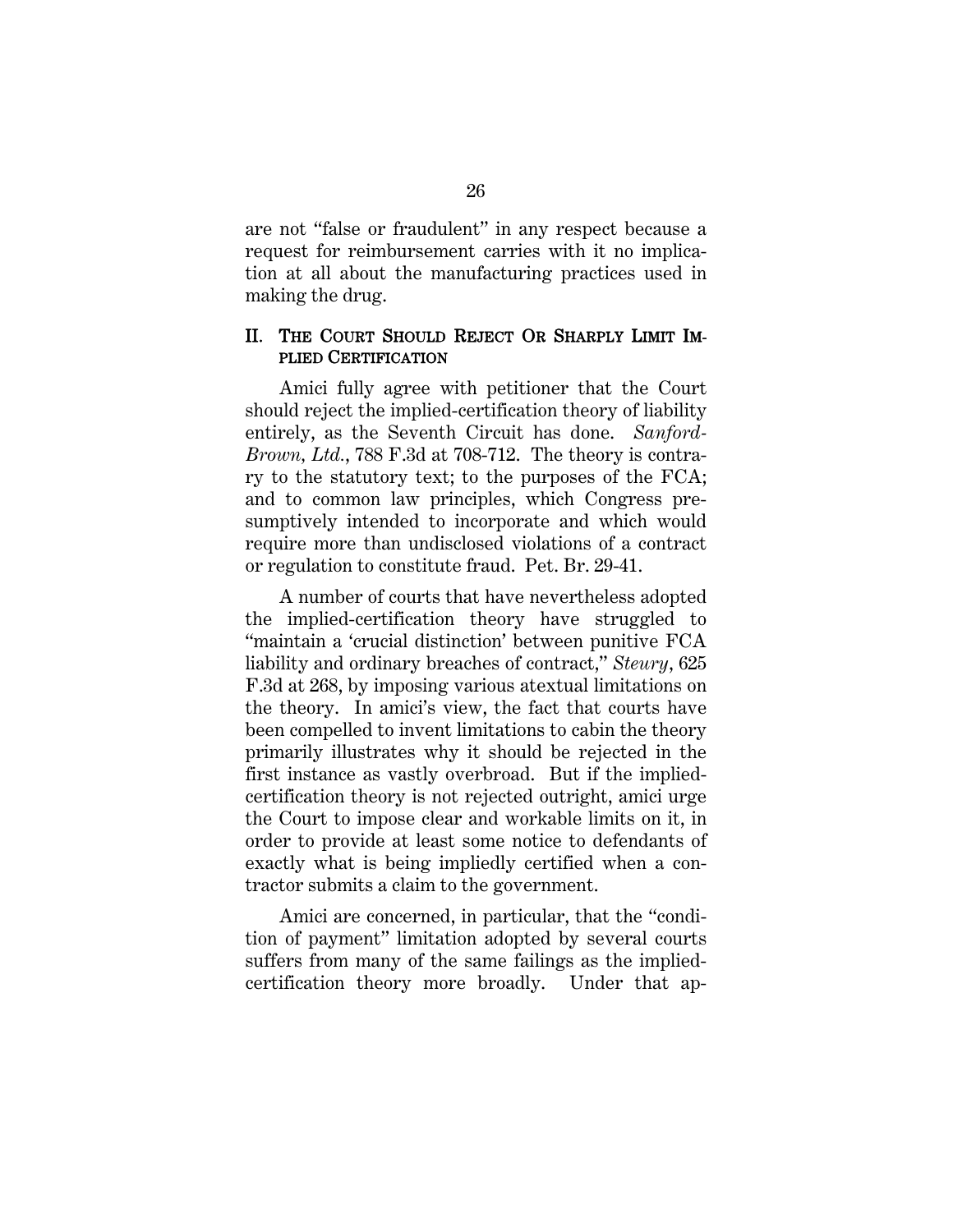proach, the submission of a claim for payment constitutes an implied representation that the contractor has complied with all of the "prerequisite[s] to obtaining payment." *Chesbrough* v. *VPA, P.C.*, 655 F.3d 461, 468 (6th Cir. 2011); *see, e.g.*, *United States ex rel. Wilkins* v. *United Health Group, Inc.*, 659 F.3d 295, 305 (3d Cir. 2011) (submission of a claim constitutes an implied certification of compliance with any "statute or regulation the compliance with which is a condition for Government payment"). Like the materiality inquiry (*supra*  pp. 13-15), determining after the fact whether any of the various "underlying contracts, statutes, or regulations" potentially bearing on a claim for reimbursement imposed what could be described as "prerequisite[s] to the government's payment" of the claim, *Conner*, 543 F.3d at 1218, is an uncertain task at best.<sup>5</sup>

The decision below is illustrative. The court of appeals asserted that the regulations petitioner allegedly violated "clearly impose conditions of payment." Pet. App. 15. But, as the district court recognized, there was "'no indication' in the text of any of the pertinent regulations that they were intended as conditions of payment." *Id.* at 10; *see id.* at 40, 42. At the relevant time, neither the general regulation governing staff supervision, 130 Mass. Code Regs. § 429.438, nor the specific regulation governing oversight of unlicensed staff members, *id.* § 429.424, so much as mentioned payment or reimbursement. Pet. Br. 7-8 & n.2. The court of appeals relied instead on yet another section of the regu-

 $\frac{1}{5}$  $<sup>5</sup>$  Indeed, several courts have confusingly stated that the</sup> "condition of payment" limitation adopted to cabin the impliedcertification theory is itself an aspect of materiality—further underscoring the pervasive uncertainty in this area. *E.g.*, *Conner*, 543 F.3d at 1219 n.6; *see also* 1 Boese § 2.04[B][1], at 2-242.7.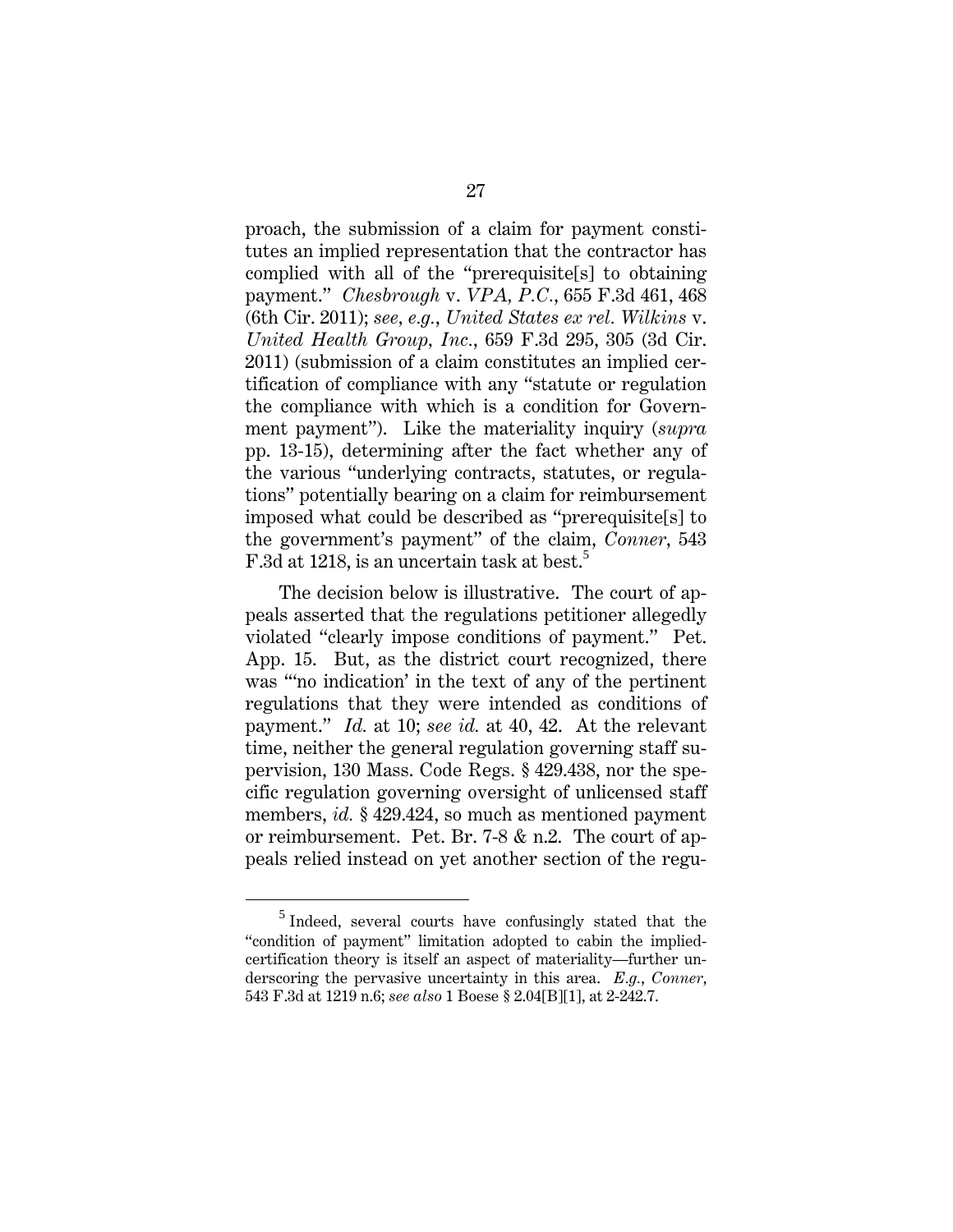lations, § 429.439, which states that certain services "are reimbursable only if" conditions set out in that section are met, including that the satellite clinic for which reimbursement is sought employ a full-time director, *id.* § 429.439(C), who in turn is responsible for "overall supervision of staff performance," *id.* § 429.423(B)(2)(c). *See* Pet. App. 16. Read together, the court concluded, the regulations "explicitly condition the reimbursement of satellites' claims on the clinical director's fulfillment of his or her regulatory duties," including (apparently) every other regulatory requirement pertaining to supervision. *Id.*

Potentially massive FCA penalties should not turn on such a tortured chain of inferences and crossreferences. If the regulations that petitioner allegedly violated are "conditions of payment" for FCA purposes, then that limitation is meaningless. For that reason, if the Court does not reject implied certification outright, it should at a minimum limit the theory along the lines of the Second Circuit's decision in *Mikes*, 274 F.3d 687. Under that approach, submission of a claim for payment constitutes at most an implied representation that the contractor has complied with all of the *express* conditions of payment set forth in the contract or applicable statutes and regulations. *Id.* at 700; Pet. Br. 42-47.<sup>6</sup>

<sup>6</sup>  $6$  If compliance with particular provisions is actually central to the government's willingness to pay a claim, the government can require—either by contract or regulation—that contractors *expressly* certify compliance. *E.g.*, 42 C.F.R. § 423.505(k)(1) (mandatory certification in Medicare Part D program). Congress may also specify that failure to comply with particular provisions will give rise to FCA liability for any resulting claims. *E.g.*, 42 U.S.C. § 1320a-7b(g) (Anti-Kickback Statute). The ability to require express statements of compliance is yet another reason to reject the implied-certification theory as unnecessary and unwise.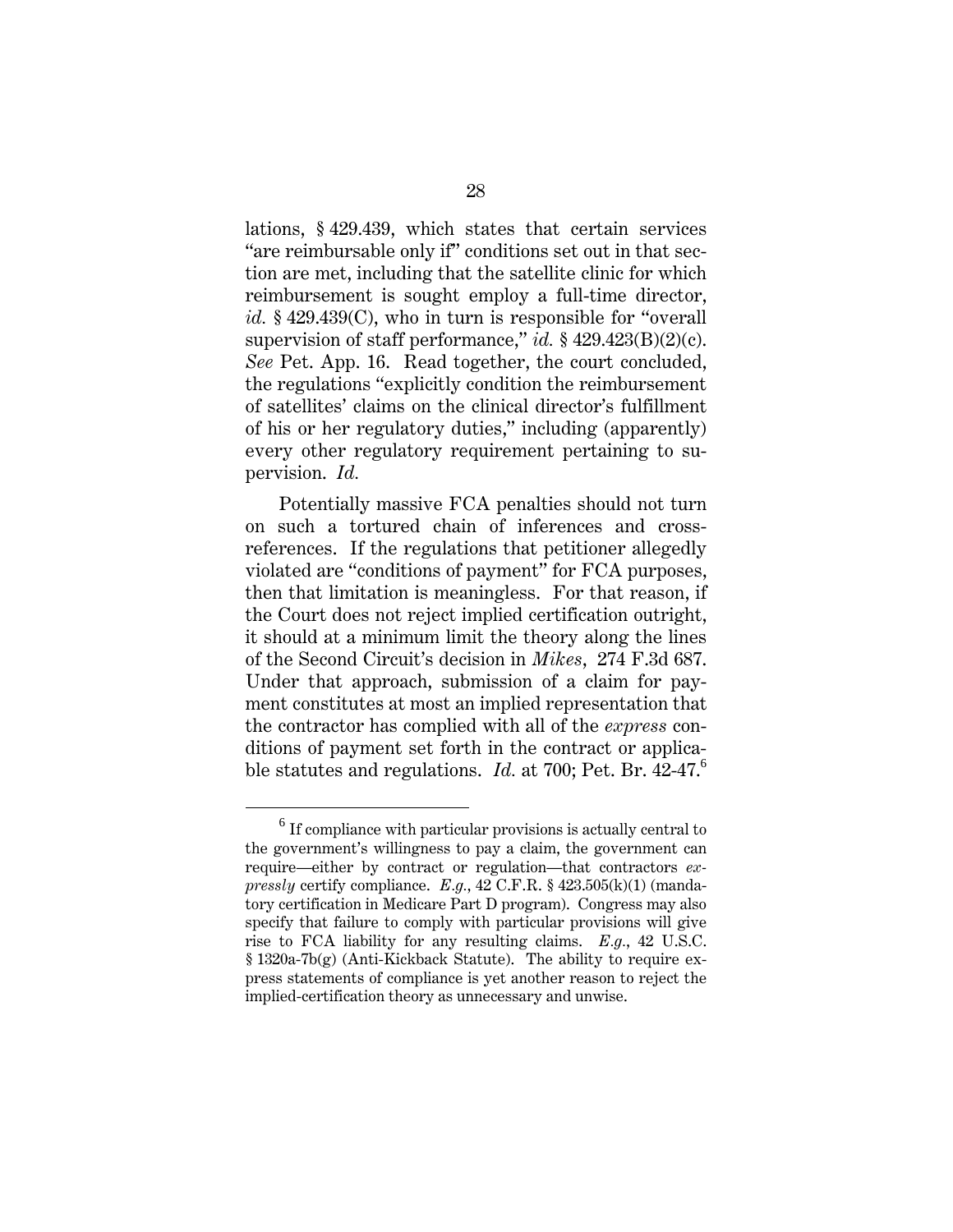That limitation does not fully address amici's concerns for fair notice because it still rests, at bottom, on imposing potentially massive liability by implication, for things the defendant never actually said in presenting a claim to the government, but it at least provides some inkling to those who do business with the government of "what certifications, if any, are implied by the submission of a claim for payment." Martin, 101 Cal. L. Rev. at 231.

\* \* \*

The implied-certification theory fails to provide defendants with fair notice of what conduct violates the law because defendants cannot predict with any confidence what they may later be held to have impliedly certified in submitting a claim. It subjects defendants to massive penalties and treble damages for regulatory noncompliance, which is not fraud and should not be treated as such. Regulatory noncompliance is better addressed through the many other tools already available to regulators. That problem is especially acute in the healthcare industry, where the governing statutes and regulations are complex, and where numerous administrative mechanisms already exist that are better tailored to address noncompliance. Amici urge the Court to reject the implied-certification theory or to limit it sharply in order to provide clear notice in advance of the scope of potential FCA liability.